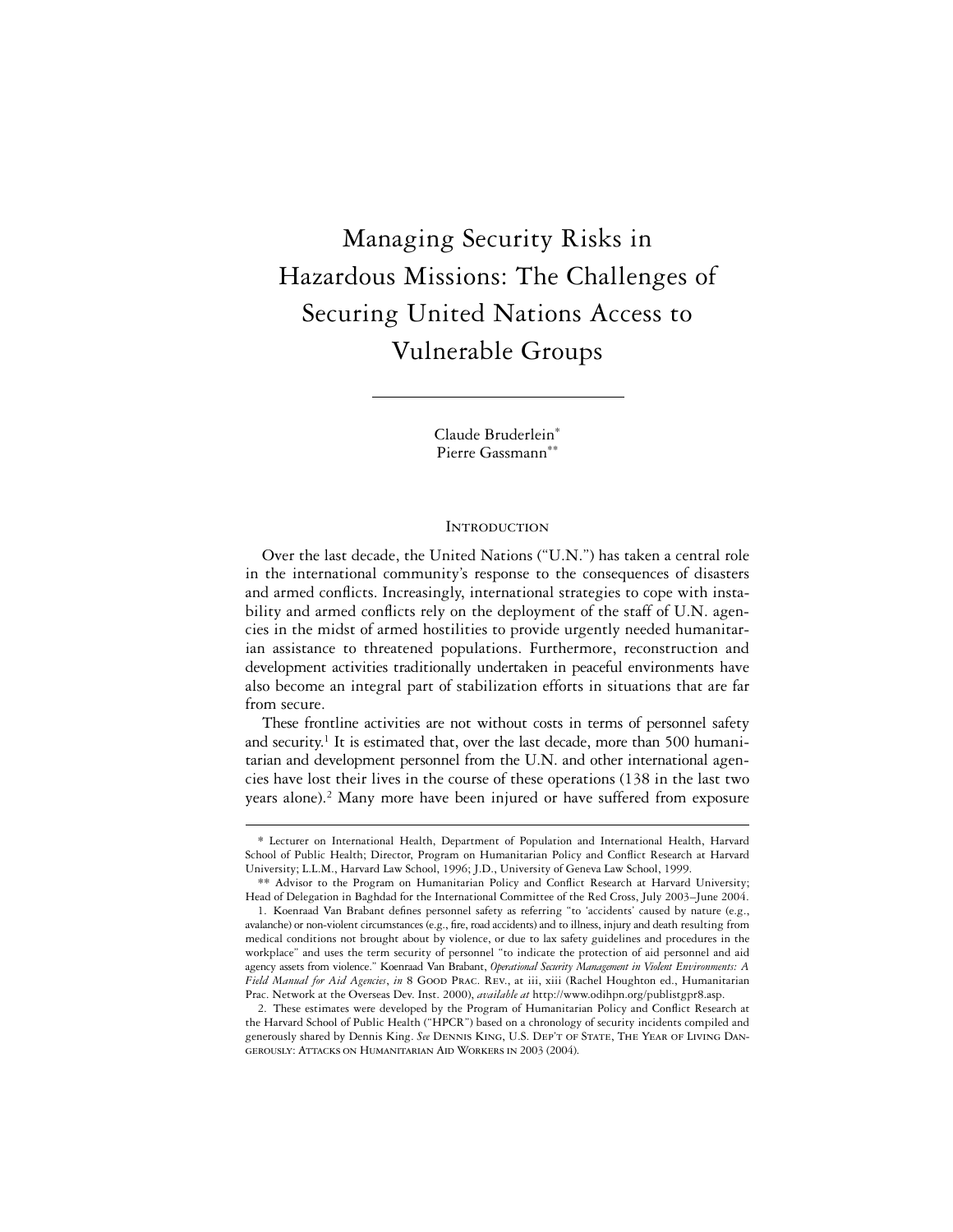to unsafe environments. Projections suggest that if current trends persist and no new measures are taken to address the sources of insecurity, over 400 national and international staff members will lose their lives in the next five years and several hundred more will be injured due to increased exposure to security risks in conflict areas.<sup>3</sup>

Paradoxically, international agencies, both of the U.N. and non-U.N. variety, have been slow to respond to this insecurity and have yet to establish a robust security management system.<sup>4</sup> There are, however, two developments of note. On the one hand, in view of the growing human costs of recent operations, such as those in Iraq and Afghanistan, many agencies specializing in emergency response appear increasingly risk-averse, often in contradiction to their own stated mandate to provide relief or protection against human rights abuses in conflict areas.<sup>5</sup> On the other hand, reconstruction and development agencies, under pressure by Western donors, are often compelled to increase their presence in hazardous situations where they are clearly not prepared to cope with prevailing insecurity. This latter scenario has often occurred in the context of new integrated approaches to conflict management and post-conflict peace-building.

As the U.N. undertakes major reforms, particularly in the field of conflict prevention and peace-building, one should consider how the organization and its agencies will address the vulnerability of its personnel to security threats. Over the years, the U.N. has sought to fulfill its own moral vision by attempting to be a beneficent universal institution which promotes human rights and protects vulnerable populations from humanitarian catastrophes.6 The organization has also embraced transformative agendas, helping governments reshape the social, political, and economic structures of countries in

<sup>3.</sup> HPCR estimates that, assuming there is a constant number of humanitarian staff deployed to the field, there will be 400 national and international staff casualties in the next five years. This projection is based on U.N. baseline data and on Dennis King's data. Cate Buchanan & Robert Muggah, No Relief: Surveying the Effects of Gun Violence on Humanitarian and Development Personnel 75 (Ctr. for Humanitarian Dialogue 2005) *available at* http://www.reliefweb.int/library/documents/ 2005/hdc-gen-21jun.pdf; *see* King, *supra* note 2.

<sup>4.</sup> International agencies are understood here as those organizations involved in international efforts to provide assistance (developmental, humanitarian, technical, or political) to governments, civil societies, and populations affected by an armed conflict. These include U.N. and non-U.N. agencies, the International Committee of the Red Cross [hereinafter "ICRC"], non-governmental organizations [hereinafter "NGOs"], and charitable groups and foundations that operate internationally and engage actively in conflict environments. Although these organizations may function under specific and divergent mandates, their staff and activities often face similar security challenges. The agencies addressed here do not include peacekeeping, peace enforcement, or other military-type operators.

<sup>5.</sup> *See Afghanistan: MSF Pulls Out of Country*, International Regional Information Networks, July 28, 2004, http://www.irinnews.org/report.asp?ReportID=42408&SelectRegion=Central\_Asia&Select Country=AFGHANISTAN (reporting Médecins Sans Frontières' ("MSF") decision to withdraw from Afghanistan after twenty-four years of operational presence—a period including two major civil wars, the Soviet occupation, and the Taliban-led government—citing lack of security for its staff); *Red Cross to Cut Iraq Staff*, BBC News, Oct. 29, 2003, http://news.bbc.co.uk/1/hi/world/middle\_east/3224723.stm (announcing that the ICRC would reduce its staff in Iraq in response to the bombing of its Baghdad headquarters).

<sup>6.</sup> *See* U.N. Charter pmbl.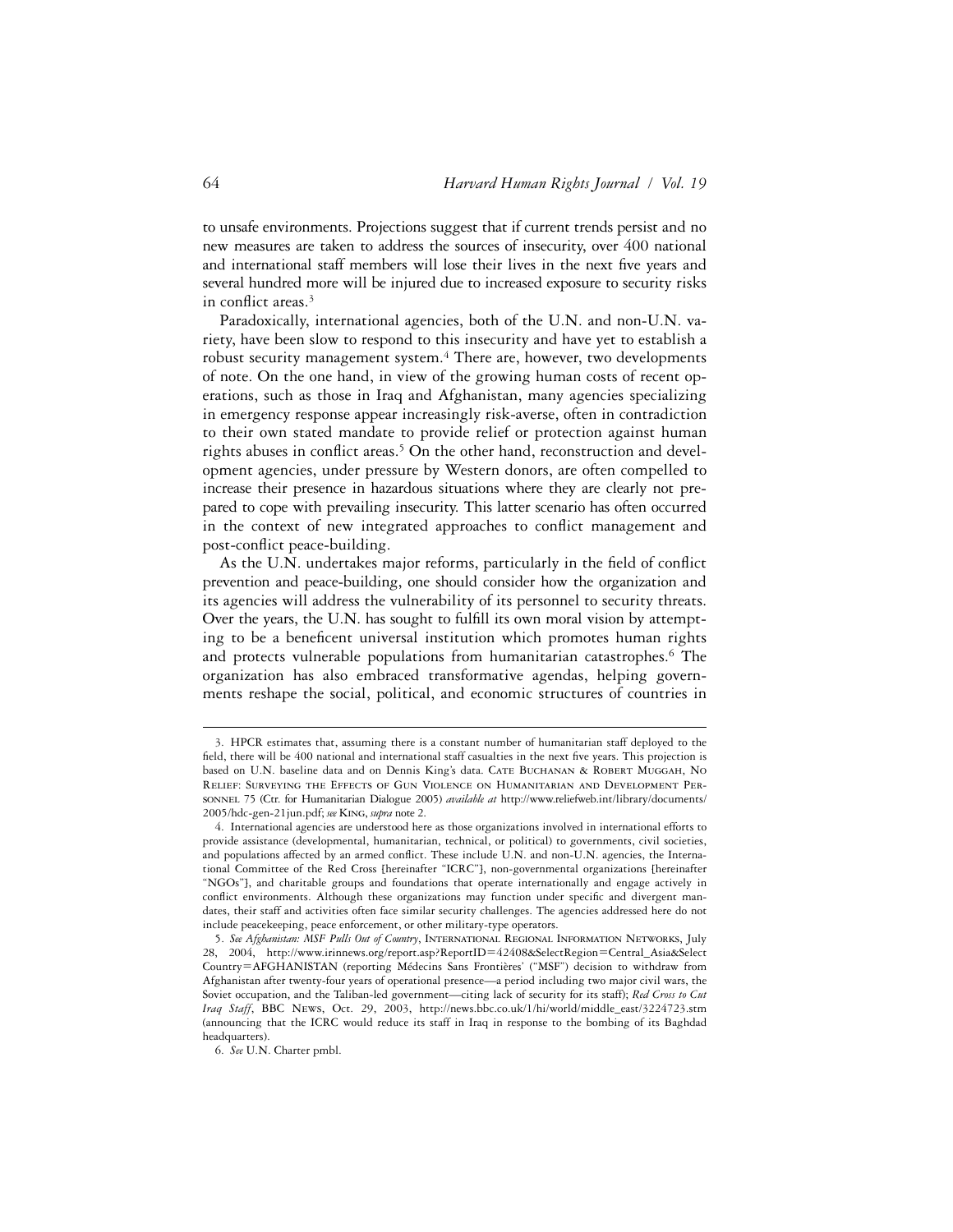conflict.<sup>7</sup> Parties to various conflicts, in particular the non-state armed groups, may sometimes perceive such agendas as biased and politically motivated. Thus, the universality of the values promoted by the U.N. no longer guarantees the security of its access in conflict situations. The U.N., much like other major international agencies involved in reconstruction and peace-building, must develop detailed and well-tailored security strategies which integrate the values of transparency and compassion into its missions and address the new security realities faced by its staff in the field.

This Article argues that the U.N.'s response to emerging security threats may bear significant implications for the nature and orientation of the mission of the organization, for the way the mission is perceived by the parties in situations of armed conflict, and for the capacity of the mission to fulfill its objectives. From a purely technical viewpoint, managing the security of U.N. agencies' personnel seems to be strategically important in defining the role of the United Nations in conflict situations, particularly in terms of its access to, and the protection of, vulnerable groups.

At the core of the current debate, two schools of thought are competing to assert their influence on the orientation of U.N. agencies' security response. The first, which this Article shall call the "system-based security approach," emphasizes the centralization of standards-driven security management as part of the integration of the U.N.'s humanitarian, developmental, peacekeeping, and political activities at the field level. This approach, promoted by U.N. security experts, provides the basis for a scalable and replicable security system, mirroring the military deployments it is designed to accompany. The other school, referred to here as the "community-based security approach," seeks acceptance of U.N. missions by the communities that the U.N. agencies are designed to assist at the field level. This approach views the communities themselves as guarantors of the security of staff. Culturally and politically sensitive, this approach essentially promotes a decentralized and receptive approach to field security in coordination with other local non-governmental organizations. The future of the United Nation's ability to operate in a conflict environment may reside in balancing these two approaches. The debate on security management, therefore, constitutes a defining moment for the United Nations as an operational organization in conflict situations.

This Article is based on a 2005 survey ("SMI survey") and on research on the security strategies of humanitarian and development agencies, undertaken by the Program on Humanitarian Policy and Conflict Research ("HPCR") at the Harvard School of Public Health within the framework of the Security

<sup>7.</sup> See, e.g., The Secretary-General, Prevention of Armed Conflict, delivered to the Security Council and the *General Assembly*, U.N. Doc. S/2001/574, A/55/985 (June 7, 2001) (reviewing the U.N.'s role in conflict prevention and peace-building); *see also* G.A. Res. 60/L.1, ¶¶ 73–78, 97–105, U.N. Doc. A/60/L.1 (Sept. 20, 2005) (describing the new mandate of the peace-building commission and various aspects of the U.N.'s conflict prevention and peace-building strategies, including developmental assistance, human rights protection, humanitarian relief, and gender equality and political reforms).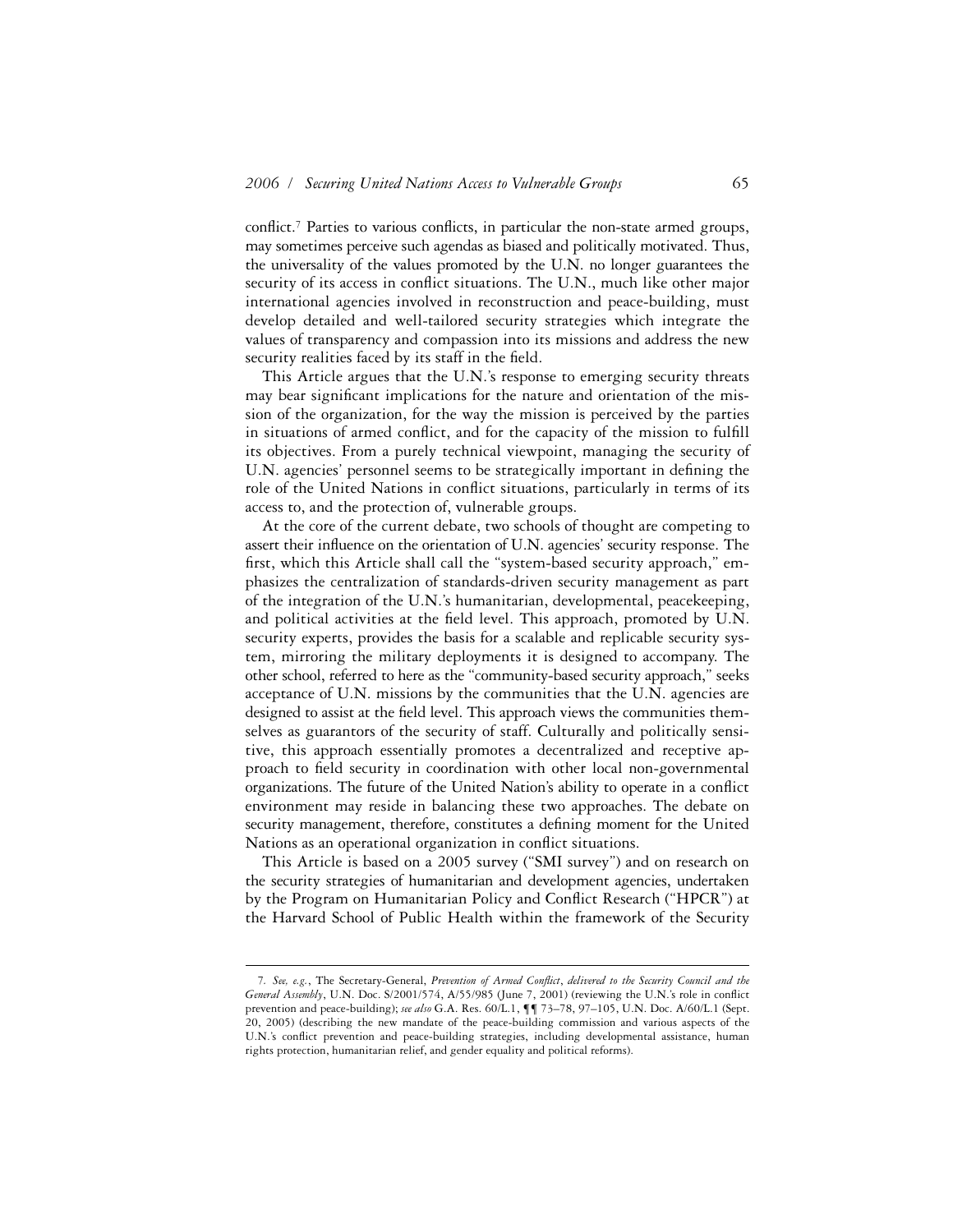Management Initiative ("SMI").<sup>8</sup> Part I reviews the various sources of insecurity for humanitarian personnel. Part II presents the latest observations of the 2005 SMI survey regarding international agencies' responses to the increased insecurity. Part III presents an analysis of international agencies' strategies for dealing with insecurity, and Part IV proposes a common model of security management, as well as current policy challenges for the establishment of a robust security management system. Finally, Part V provides a set of observations and practical recommendations for donor governments and international agencies on ways to improve the security and safety of their personnel in hazardous missions.

# I. The Security Environment of International Agencies in the Twenty-First Century

# *A. Reasons for the Increased Security Threats*

First, a review of the new sources of insecurity facing the United Nations and other international agencies active in conflict areas is necessary to provide a framework for the analysis of these security threats in a larger political and social context pertaining to the domain of international assistance.

A key aspect of the current insecurity is not that conflict situations have become much more violent in recent years, but, rather, that the staff of international agencies have become more exposed to security risks in conflict zones. This increased exposure to risks has much to do with agencies' changing operational objectives and methods. The blurring of mandates, especially within the U.N. environment, and the competitive pressure for operational outreach in areas of high insecurity, are key causes of this increased insecurity.9 Most international reconstruction and development agencies now routinely lay claim to the mantle of humanitarianism and its underpinning principles of independence, neutrality, and impartiality—principles traditionally attached to life-saving assistance programs. For example, the U.N. Food and Agriculture Organization ("FAO") increasingly refers to its agricultural programs, such as those in rural Haiti, as humanitarian activities.<sup>10</sup> The U.N. Development Programme ("UNDP") described some of its post-conflict reconstruction activities as humanitarian, including its emergency repairs to

<sup>8.</sup> See generally PROGRAM ON HUMANITARIAN POL'Y AND CONFLICT RES. AT HARV. U., SECURITY Management Initiative: Progress Report 2 (2005), http://www.hpcr.org/pdfs/SMI\_Progress\_Report\_- \_March\_2005.pdf [hereinafter SMI Progress Report] (describing the SMI project).

<sup>9.</sup> See Meinrad Studer, *The ICRC and Civil-Military Relations in Armed Conflict*, 83 INT'L REV. RED Cross 367, 367–91 (2001) (addressing complaints about increasingly blurred mandates); Jonas Gahr Støre, Sec'y Gen., Norwegian Red Cross, The Role of a Humanitarian Organization in an International Security Operation—A Basis for Cooperation or Basis for Separation? (Feb. 2, 2004), http://www.redcross. no/ªle.asp?File=Bilder/PDF/ForedragAtlanterhavskomiteen020204.doc (discussing the need to create a "humanitarian space" within mixed-mandate contexts).

<sup>10.</sup> *See* ReliefWeb, Haiti: U.N. Food and Agriculture Organization (FAO) Humanitarian Assistance Project for Agricultural Producers in the Gonaïves Region (May 27, 2005), http://www.reliefweb.int/ rw/RWB.NSF/db900SID/ACIO-6CSQVW?OpenDocument.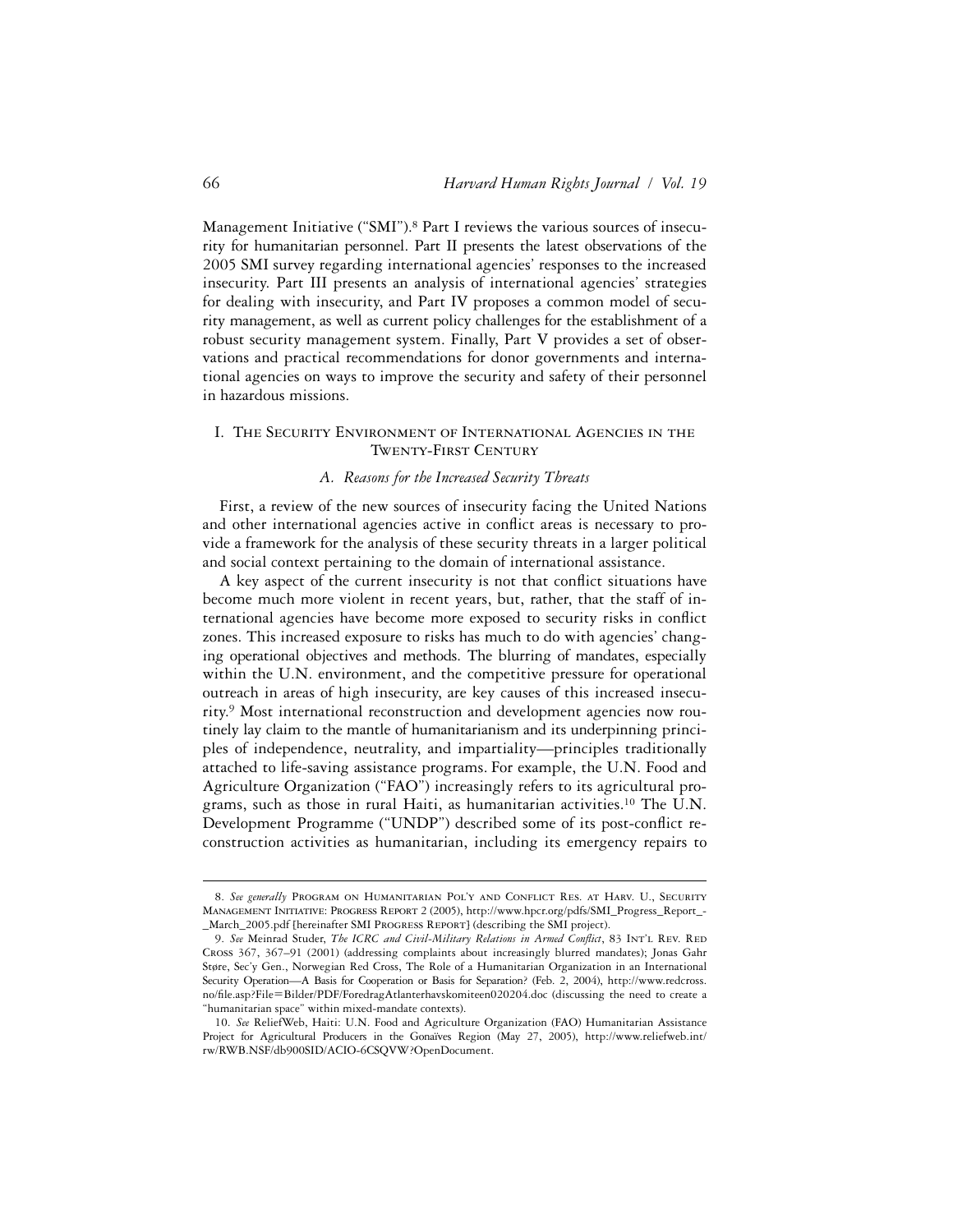infrastructure and job-creating reconstruction programs in Iraq.<sup>11</sup> The mixing of life-saving activities with development and reconstruction programs may have blinded some of these agencies to new vulnerabilities brought on by the political motives of their sponsors and financial backers who often tie their support for assistance to political reforms, good governance, or political alignment. In occupied Iraq for instance, the United Nations pursued vastly different activities within a single integrated mission. These activities included programs as diverse as relief assistance, reconstruction, institution-building, technical assistance, and political reforms, each of which has a distinct character and unique security requirements.<sup>12</sup> The humanitarian nature of these activities, as expressed by Sergio Vieira de Mello, former special representative of the U.N. Secretary-General, partially explains the U.N. staff's negligent attitude regarding their own security.13 This mentality was based on the perception that, despite the deteriorating security environment, the U.N. staff all belonged to a "humanitarian community" that would not be the target of attacks.14

Although the United Nations and other international agencies have undertaken major efforts to improve the safety and security awareness of their personnel, recent surveys, including the present study, show that, for the most part, they remain poorly prepared to adequately assess and manage risks in highly insecure environments despite the fact that many of these agencies employ the best professional operators available. There is an apparent incongruity between the operational experience accumulated within each agency and the lack of systemic and standardized approaches to security management. The sense of immunity against attacks that humanitarian agencies have and the voluntary character of the humanitarian professional culture may have limited their ability to employ security management tools widely available in other private and security sectors.

Interestingly, one of the main sources of pressure for security reform appears to come not from the staff itself, but from the families of those who lost

<sup>11.</sup> See United Nations Development Programme, Briefing Notes on Post-Conflict Iraq: A UNDP Humanitarian Action Plan (Mar. 28, 2003), http://www.undp.org/dpa/journalists/Iraqflashpreser28March.pdf. 12. *See* S.C. Res. 1483, ¶ 8, U.N. Doc. S/RES/1483 (May 22, 2003).

<sup>13.</sup> *See* U.N. SCOR, 58th Sess., 4791st plen. mtg. at 5, U.N. Doc. S/PV.4791 (July 22, 2003) ("The United Nations presence in Iraq remains vulnerable to any who would seek to target our Organization .... Our security continues to rely significantly on the reputation of the United Nations, our ability to demonstrate, meaningfully, that we are in Iraq to assist its people, and our independence." This statement was recorded a month before the bombing of the U.N. headquarters in Baghdad that killed Vieira de Mello and twenty-one other staff.).

<sup>14.</sup> *See* Indep. Panel on the Safety and Security of the United Nations Personnel in Iraq, Report of the Independent Panel on the Safety and Security of U.N. Personnel in Iraq 3 (2003), http://www.un.org/News/dh/iraq/safety-security-un-personnel-iraq.pdf [hereinafter Inde-PENDENT PANEL REPORT] (stating that "[t]he observance and implementation of security regulations and procedures were sloppy and non-compliance with security rules commonplace"); Oliver North, *Baghdad Blues*, Wash. Times, Aug. 23, 2003, http://www.washtimes.com/commentary/20030823-112746- 6114r.htm (quoting U.N. spokesman Salim Lome as saying, "we didn't expect to have to worry so much [after all], we are humanitarians").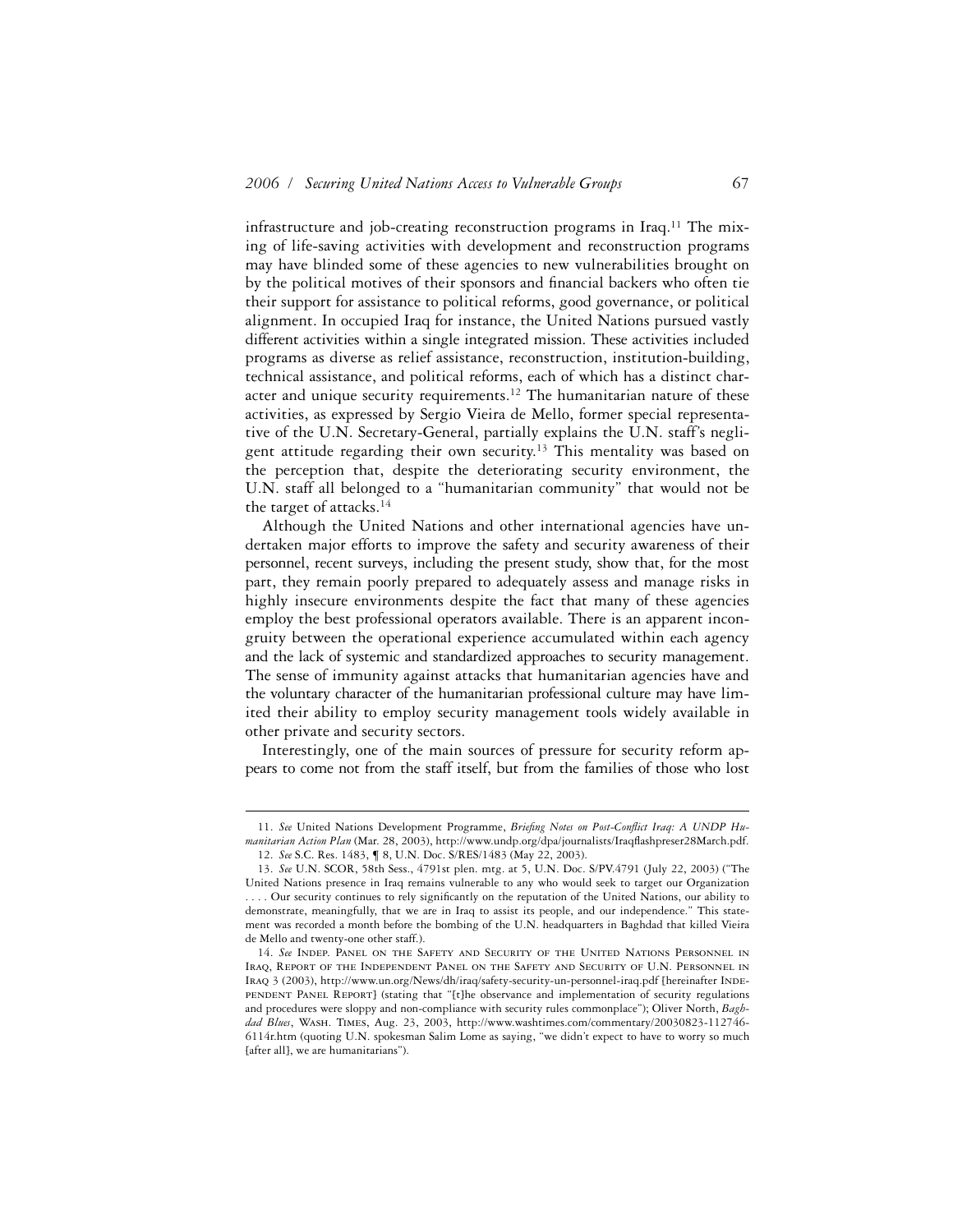their lives in service of the United Nations. International agencies are now facing increasingly litigious constituencies, among beneficiary populations and, more notably, among their predominantly Western staff. Such claimants increasingly seek compensation for damages incurred in preventable security and safety incidents.<sup>15</sup> There are no precise numbers available on the litigation, or threats of litigation, exerted by the families. However, interlocutors we spoke with in the course of the 2005 SMI survey expressed the view that threats of litigation may be a key factor in prompting the U.N. agencies' interest in security management reforms.<sup>16</sup>

The elaboration and implementation of new security strategies and procedures to address the operational risks facing staff may have become unavoidable. As this Article will describe, the professionalization of security management is not without major consequences for the identities and mandates of international agencies, especially given the emergence of integrated missions and the expansion of civil-military relations. Agencies will have to review the balance between "the depth of their commitment to defending their own institutional interests . . . and the degree to which that commitment influences the way they conceive of providing help to people in need."17

Before reviewing current strategies to address the security challenges faced by the United Nations and other international agencies, it is important to identify some of the factors underpinning the increased exposure to insecurity. According to the Independent Panel on the Safety and Security of U.N. Personnel in Iraq, these factors include the growing number of field operations in fragmented or failed states, the blurring of the distinction between civilians and combatants in conflict areas, the privatization and fragmentation of armed forces and the increased availability of weapons, the globalization of terror movements, and the spread of religious and fundamentalist ideologies some of whose adherents openly oppose key U.N. tenets.<sup>18</sup>

The first three factors identified by the Panel are not surprising. They reflect the ongoing deterioration of the social and security environments in which international agencies are called to operate.<sup>19</sup> The last two factors, however, focus on singularly new threats against the United Nations and other agencies. These factors will be analyzed in turn.

<sup>15.</sup> See Koenraad Van Brabant, *HPG Briefing: Mainstreaming Safety and Security Management in Aid* Agencies, 2 HUMANITARIAN POL. GROUP BRIEFING 1 (2001), http://www.odi.org.uk/hpg/papers/hpgbrief2. pdf.

<sup>16.</sup> Interview with Alan Drew, Dir., Health and Sec. Dep't, European Bank for Reconstruction and Dev., in London, Eng. (Feb. 9, 2005).

<sup>17.</sup> David Rieff, A Bed for the Night 85 (2004).

<sup>18.</sup> Independent Panel Report, *supra* note 14, at 19.

<sup>19</sup>*. See generally* European Comm'n Directorate-Gen. for Humanitarian Aid, Report on Security of Humanitarian Personnel: Standards and Practices for the Security of Humanitarian Personnel and Advocacy for Humanitarian Space (2004), http://www.reliefweb.int/rw/ lib.nsf/db900SID/LHON-66VEC8/\$FILE/security\_report\_echo\_2004.pdf?OpenElement; Pierre Krähenbühl, *The ICRC's Approach to Contemporary Security Challenges: A Future for Independent and Neutral Humanitarian Action*, 86 Int'l Rev. Red Cross 505, 505–13 (2004).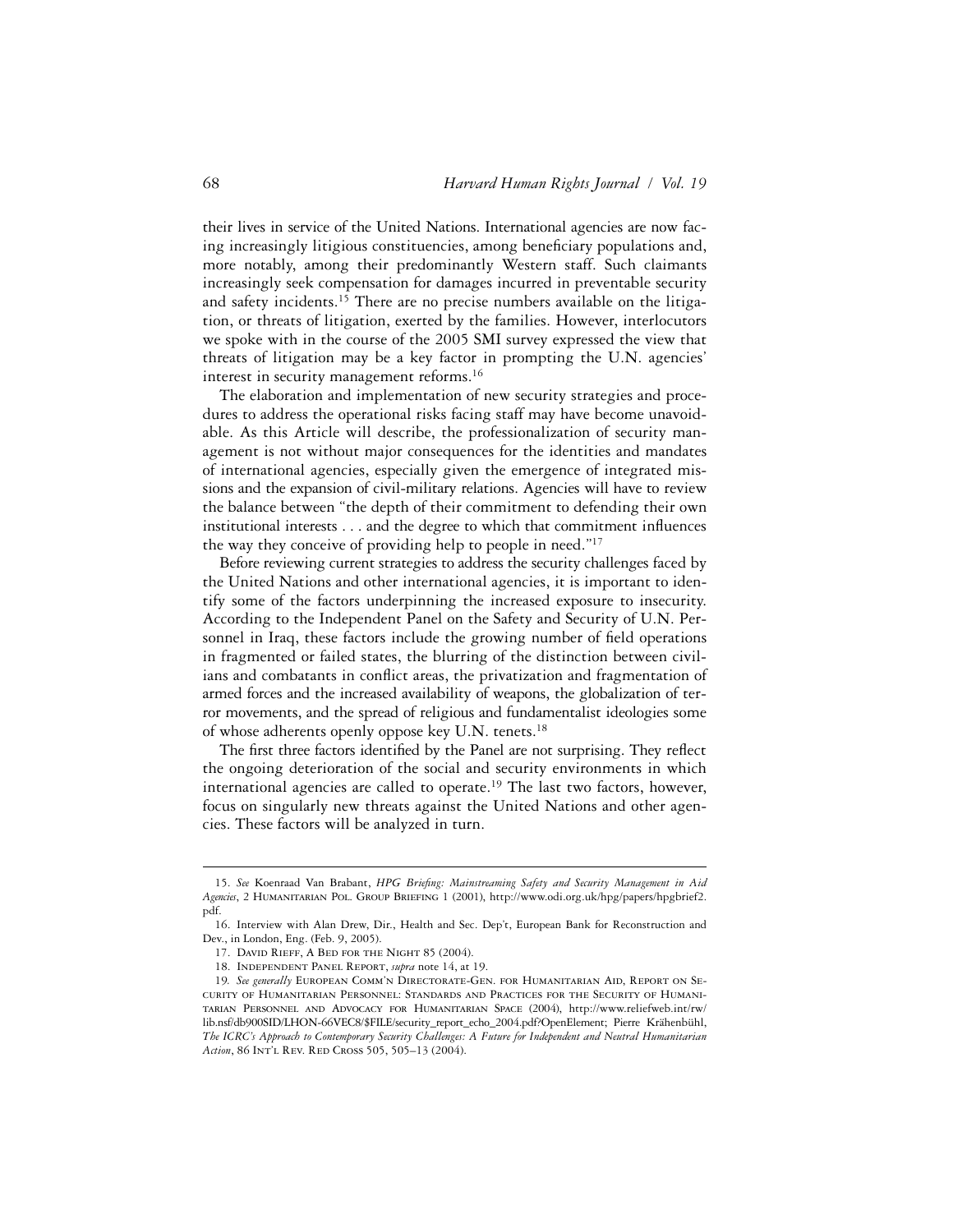#### *1. The Growing Number of Field Operations in Fragmented or Failed States*

Over the last decade, international agencies have been called to deploy their humanitarian, reconstruction, and development activities in a growing number of hazardous locations, from unstable political environments to outright civil or international wars. For instance, the number of U.N. staff deployed in hazardous missions multiplied by four from 1991 to 2003, reaching over 40,000.20 Other international agencies faced similar increases in staff deployment to conflict areas.<sup>21</sup> Upon the request of donor governments to amplify synergies between assistance and peace efforts (for instance, in Afghanistan,<sup>22</sup> Sierra Leone,<sup>23</sup> or Darfur<sup>24</sup>), international agencies also had to expand their operational engagement from traditional relief assistance to rights-based programming, reconstruction and development and, ultimately, conflict prevention and resolution activities. This increasing qualitative involvement in conflict prevention, management, and resolution has caused agencies to deploy more staff in a growing number of conflict situations to undertake activities more politically sensitive than ever before, thereby increasing their vulnerability and exposure to insecurity.

# *2. The Blurring of the Distinction Between Civilians and Combatants*

Since the Second World War, conflicts have increasingly engaged civilians, both as active participants in hostilities and direct targets of attack. Tragically, civilians have also constituted the overwhelming majority of war casualties.25 With the waning of the Cold War, a pattern of deliberate war against civilians, waged by largely untrained forces wielding relatively light arms, has persisted.<sup>26</sup> Therefore, assisting civilians may be perceived by parties to a conflict as a gesture of political and security significance. Despite the humani-

<sup>20.</sup> *See* Independent Panel Report, *supra* note 14, at 19. The U.N. considers a mission hazardous when prevailing security conditions require the application of security measures under U.N. security phases. *Id*.

<sup>21.</sup> The number of ICRC personnel in the field grew from 6266 in 1994 to 12,450 in 2004. See INT'L Comm. of the Red Cross, Annual Report 1 (1994), *available at* http://www.icrc.org/web/eng/siteeng0. nsf/iwpList140/F6D5F568606558CDC1256B660059116D; Int'l Comm. of the Red Cross, Annual Report 45 (2004), *available at* http://www.icrc.org/Web/Eng/siteeng0.nsf/htmlall/section\_annual\_ report\_ 2004.

<sup>22.</sup> *See* Alan Kreczko, *The Afghan Experiment: The Afghan Support Group, Principled Common Programming, and the Strategic Framework*, 27 J. Disaster Stud., Pol'y & Mgmt. 239 (2003), *available at* http://www. blackwell-synergy.com/doi/abs/10.1111/1467-7717.00231.

<sup>23.</sup> *See* U.N. SCOR, 60th Sess., 5219th plen. mtg., U.N. Doc. S/RES/1610 (June 30, 2005) (extending the U.N. mission in Sierra Leone for six months).

<sup>24.</sup> *See* U.N. SCOR, 60th Sess., 5151st plen. mtg., U.N. Doc. S/RES/1590 (Mar. 24, 2005) (establishing the U.N. mission in Sudan).

<sup>25.</sup> *See* R. L. Sivard, World Military and Social Expenditures (1996).

<sup>26.</sup> The Secretary-General, *We the Peoples: The Role of the United Nations in the Twenty-First Century*, at 33, *delivered to the General Assembly*, U.N. Doc. A/54/2000 (Apr. 3, 2000), *available at* http://documentsdds-ny.un.org/doc/UNDOC/GEN/N00/388/97/img/N0038897.pdf?OpenElement. For a quantitative analysis of the transformation of warfare, see Human Sec. Ctr., Human Security Report 2005: War and Peace in the 21st Century 15 (2005), *available at* http://www.humansecurityreport.info/index.php?option= content&task=view&id=28&Itemid=63.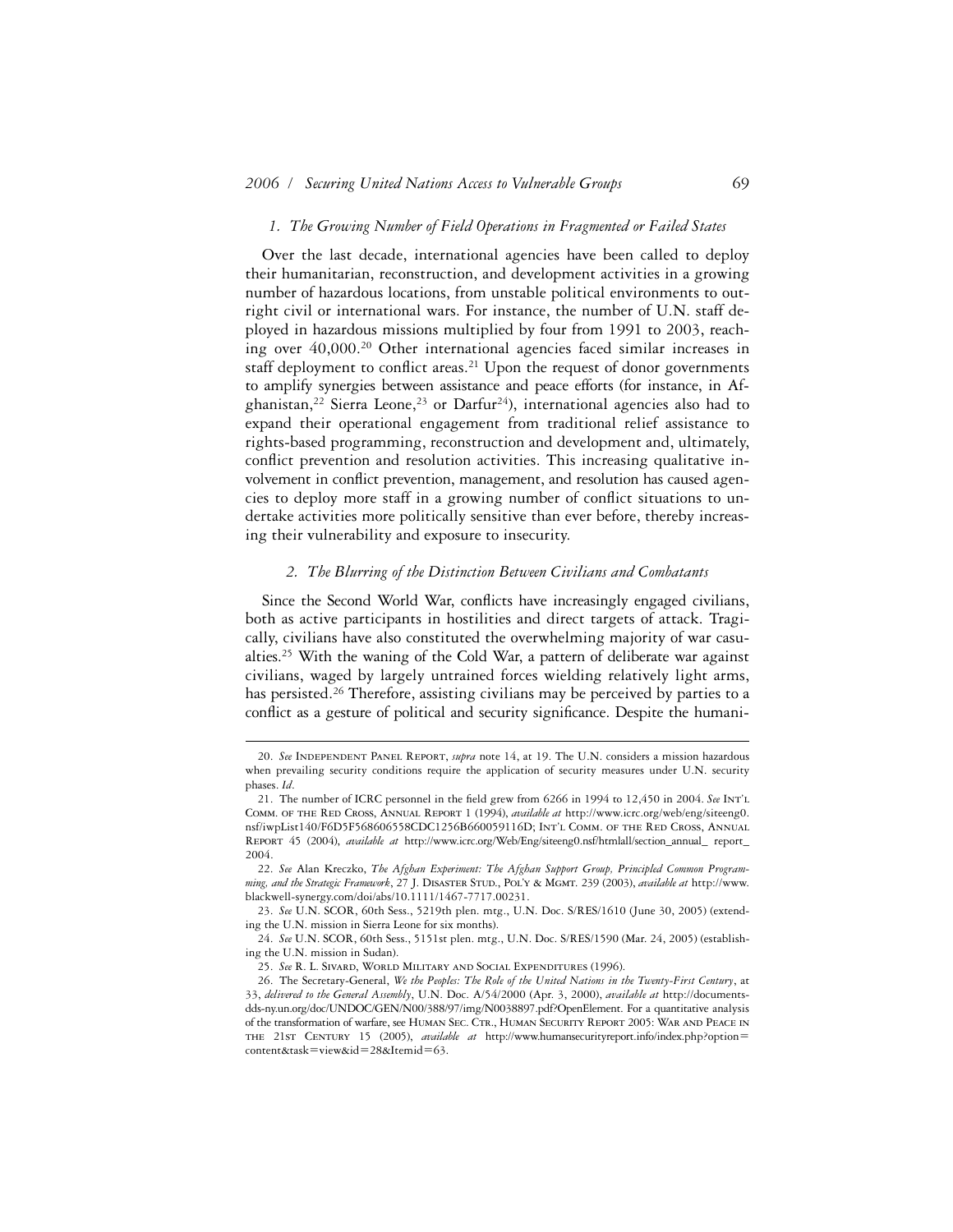tarian character of their endeavor, international agencies run the inherent risk of being perceived as taking sides in the conflict and, thus, becoming the target of attacks simply by deploying their humanitarian operations for the benefit of the civilian population. The direct targeting of the U.N. headquarters in Iraq in the summer of 2003, and the targeted killing of staff members of the United Nations High Commission for Refugees ("UNHCR") in Afghanistan in November  $2003$ ,<sup>27</sup> exemplify the deteriorating security conditions that U.N. agencies face.

# *3. The Privatization and Fragmentation of Armed Forces and the Increased Availability of Weapons*

Though the overall number of traditional international conflicts has decreased since the early 1990s, the remaining and emerging conflicts often take place within failing or collapsed states.<sup>28</sup> The fragmentation of states, with its various manifestations (ineffective government control over territory and people, warlordism, repression of minorities, movement of internally displaced and refugee populations) contributes to the complexity of conflicts. International agencies must cope with these new uncertainties by developing strategies that, ideally, remain impartial and amenable to all parties to the conflict. The ability of these agencies to preserve the integrity of their programs and maintain the acquiescence of the parties to the conflict amounts, for the most part, to their security.

Moreover, the prevailing guiding operational principles for humanitarian action in armed conflict were developed for application in linear types of warfare, characterized by a degree of readability of both the battlefields and the command structures of contending forces. Yet, humanitarian organizations increasingly operate within the context of "swirling tactics" rather than "linear tactics."29 Indeed, humanitarian organizations and workers are now faced

<sup>27.</sup> *See* Crispin Thorold, *Afghanistan's Fearful Aid Community*, BBC News, http://newswww.bbc.net.uk/2/ hi/south\_asia/3278279.stm (last visited Feb. 24, 2006) (reporting the killing of U.N. staff member Bettina Goislard in Afghanistan).

<sup>28.</sup> See MONTY G. MARSHALL & TED ROBERT GURR, PEACE AND CONFLICT 2005: A GLOBAL SURvey of ARMED CONFLICTS, SELF-DETERMINATION MOVEMENTS, AND DEMOCRACY 1-3 (2005) (stating that although "the decline in the global magnitude of armed conflict . . . has persisted[,]" thirty-one of the remaining countries in conflict are given "red flags" because they are "at serious risk of mismanaging societal crises and succumbing to civil war or governmental collapse").

<sup>29. &</sup>quot;Swirling tactics" are defined by the new characteristics of the modern battlefield. "Armies must now plan to fight three battles at once. Combat doctrines require that units be able to fight the 'direct' battle—that is, to engage units directly to their front. But doctrine also requires that armies be able to fight the 'deep' battle, to reach out and strike deeply behind the enemy's lines with large combat forces to disrupt timetables, supplies, and reinforcements." The "rear" battle requires "that armies must plan to deal with sizeable enemy forces engaged in attacking the rear . . . . Accordingly, the entire battlefield is highly unstable, a war not of fixed lines, but of swirling combat in which units will be expected to fight isolated from parent units. Units will be trapped, decimated, bypassed, isolated, and often expected to fight until they can no longer do so. In short, modern war is not a war of offense and defense as in World War II, but a war of meeting engagements in which all units are expected to conduct a continuous offensive." Richard A. Gabriel & Karen S. Metz, A Short History of War: The Evolution of Warfare and Weapons ch. 5 (Marianne P. Cowling ed., U.S. Army War College Strategic Stud. Inst. 1992),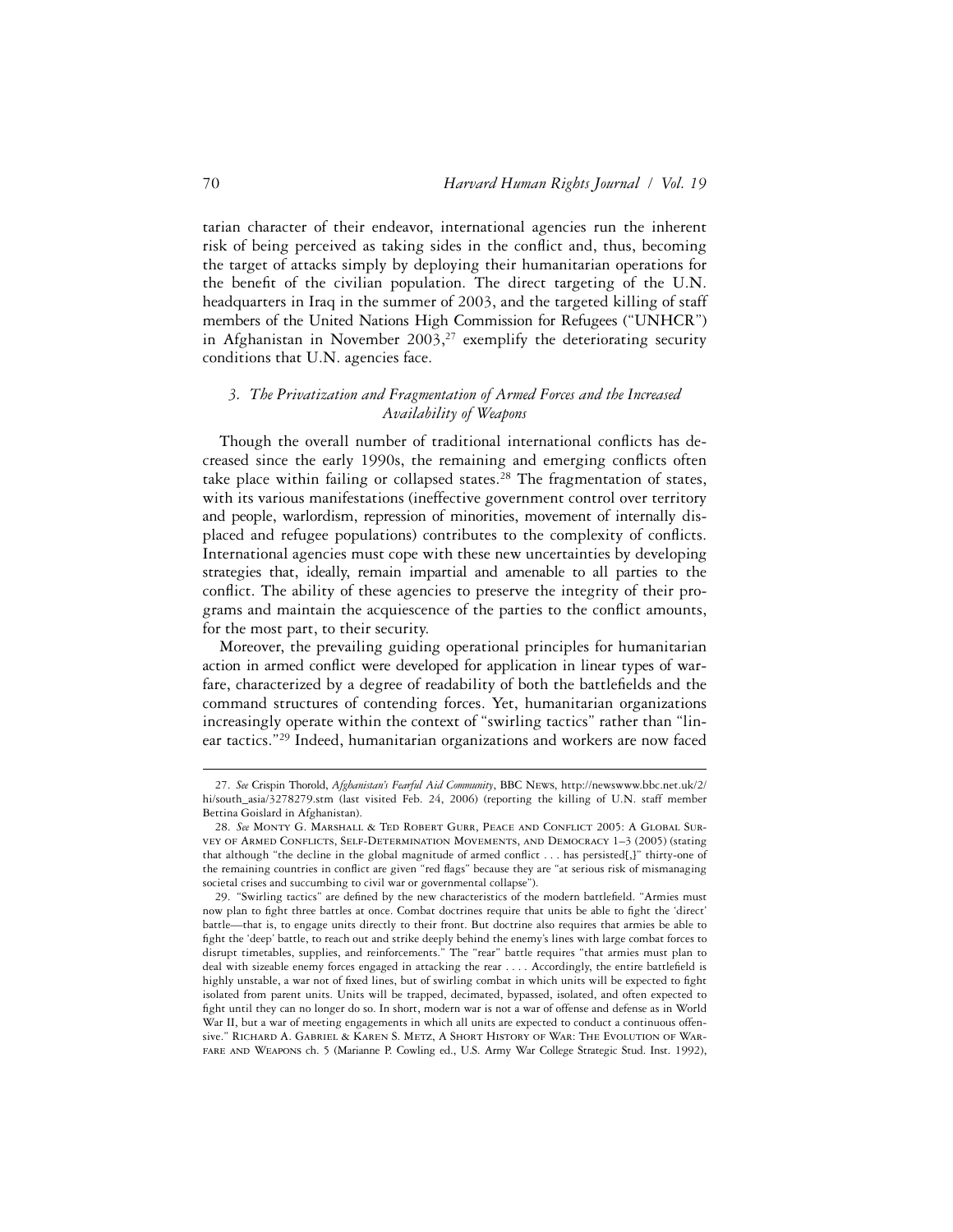with "a style of warfare that is itself qualitatively different from almost all war that has gone before."<sup>30</sup> Furthermore, the proliferation of small arms has had a significant impact on both the political and security environments of contemporary conflicts. Individuals can now arm themselves and create an active military group for only a few hundred dollars.<sup>31</sup> With a minimum of training, they can engage in warfare with other groups or government forces. This access to weapons has generated both the spread of (criminal and political) violence and the leveling of political groups. Private groups are able to acquire substantial power and exert control over large territories and populations. International agencies' operators have to engage with such groups for access to vulnerable populations and to obtain credible security guarantees.

# *4. The Globalization of Terror Movements and the Spread of Religious and Fundamentalist Ideologies*

The attacks in Baghdad on the U.N. headquarters in August and September 2003 and on the International Committee of the Red Cross ("ICRC") head office in October 2003, as well as calls for further attacks by fundamentalist movements, $3<sup>2</sup>$  have forced humanitarian agencies to reconsider their security.33 In the past, when agencies' personnel were targeted by armed groups, these attacks were never understood as substantial challenges to the *modus operandi* of these organizations. They were perceived as isolated security incidents demonstrating a lack of understanding or trust of the neutral characters of the organizations.<sup>34</sup> Such explanations appear grossly inadequate, however, when one considers the unprecedented level of planning behind the

http://www.au.af.mil/au/awc/awcgate/gabrmetz/gabr0020.htm.

<sup>30.</sup> *Id.*

<sup>31.</sup> It was possible, in 2001, to buy a single used AK-47 for just ten dollars in Afghanistan's black market. Indeed, over fifty-nine percent of the total global firearms stockpile is owned by civilians. Aaron Karp, *Red Flags and Buicks: Global Firearm Stockpiles*, *in* Small Arms Survey 2002: Counting the Human Cost 66, 79 (2002).

<sup>32</sup>*. See* Scott Baldauf, *Aid Groups in Afghanistan Weigh Good Deeds Vs. Safety*, Christian Sci. Monitor, Oct. 28, 2003, http://www.csmonitor.com/2003/1028/p07s01-wosc.html (discussing a statement by Taliban threatening NGOs believed to be working in the interests of the United States); CHINAdaily, Al Qaeda Web Site Claims U.N. Bombing in Baghdad (Aug. 26, 2003), http://www2.chinadaily.com.cn/en/ doc/2003-08/26/content\_258266.htm (reporting that Brigades of Abu Hafs al Masri claimed responsibility for the 2003 bombing of the U.N. office in Baghdad); Laura Rozen, *Hate Speech: Is an Al-Qaeda-Linked Group Behind the August 19 Truck Bombing of the U.N. Headquarters in Baghdad, and the Friday At*tack on the Najaf Mosque? WAR AND PIECE: REPORTS ON NATIONAL SECURITY AND FOREIGN POLICY Issues from Washington, D.C., Aug. 30, 2003, http://www.warandpiece.com/blogdirs/000041.html (quoting Brigades of Abu Hafs al Masri's statement of responsibility for the 2003 bombing of the U.N. office in Baghdad).

<sup>33.</sup> *See* Ian Fisher & Elizabeth Becker, *The Struggle for Iraq: The Reconstruction*; *Aid Workers Leaving Iraq, Fearing They are Targets*, N.Y. Times, Oct. 12, 2003, at 18; Daniel B. Schneider, *Driven from Iraq, Aid Groups Reºect on Work Half Begun*, N.Y. Times, Nov. 15, 2004, at A13; Press Release, Médecins Sans Frontières, MSF Stops Activities in Iraq (Nov. 4, 2004).

<sup>34.</sup> *See* Angelo Gnaedinger, Dir.-Gen., ICRC, Humanitarian Action: "Today's New Security Environment has Forced Us Back to Basics" (Feb. 27, 2004), http://www.icrc.org/Web/Eng/siteeng0.nsf/iwpList88/ 201C56BB82A156B9C1256E5A00393D71; *see also* Pierre Gassmann, *Rethinking Humanitarian Security*, Humanitarian Exchange, June 2005, at 32, http://www.odihpn.org/report.asp?ID=2721.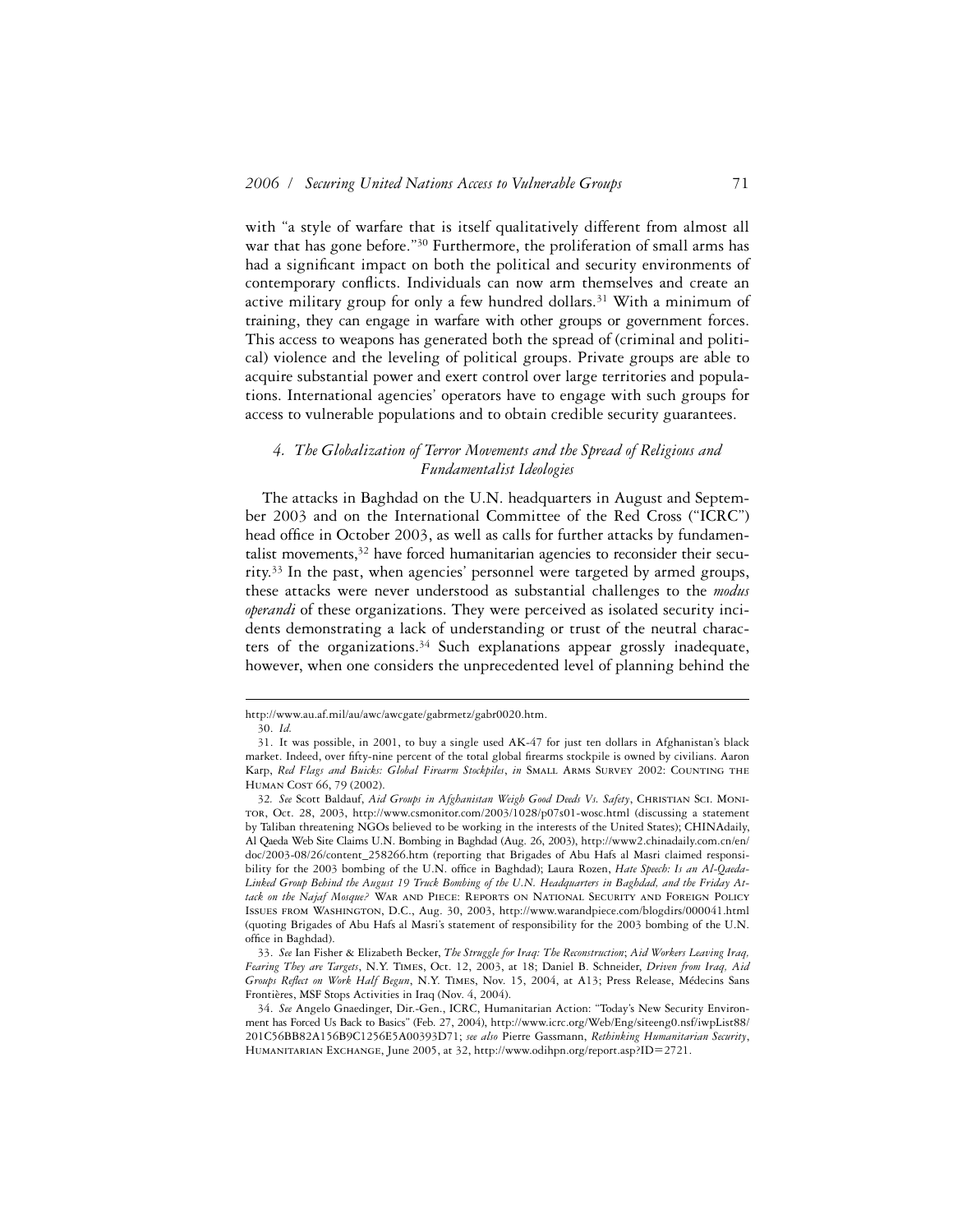violent attacks in Baghdad, prompting the withdrawal of most international staff from Iraq and, later, from parts of Afghanistan. More importantly, the global outreach of the terror organizations involved appeared to endanger humanitarian operations not only in specific conflict settings, but all over the world.35

The globalization of terror movements and the spread of religious and fundamentalist ideologies requires significantly more than managerial responses; it reaches to the core of the security dilemmas confronting international agencies and calls for a reevaluation of their strategic approaches to conflicts. Can international agencies continue to operate if they become explicit targets of attack? What types of security measures can be implemented to maintain life-saving activities? Can humanitarian organizations proactively maintain the perception that the essence of their task is humanitarian—neutral in endeavor, impartial in method, independent and distinct from backers and continue to seek acceptance by all the parties concerned? The explicit targeting of international organizations has finally brought to the fore essential questions concerning the relationship of each organization with the political motives and the strategic security concerns of their home constituencies, namely their funding sources.36

Relying on the principle of independence is increasingly problematic considering the significant growth of U.N. and non-U.N. international agencies in recent years, and the parallel increased dependency of these agencies on large donors, such as the European Union and the United States who, themselves, pursue political agendas.<sup>37</sup> For instance, after the bombing of the U.N. headquarters in Baghdad, al Qaeda allegedly claimed responsibility for the attack and declared that the United Nations is "a branch of the American State Department."38 These issues explain in part why humanitarian organizations have had difficulties in addressing the emergence of new threats within the context of their core values and current mandates.

<sup>35.</sup> *See* Independent Panel Report, *supra* note 14, at 31; Mohammad-mahmoud Ould Mohamedou, Non-Linearity of Engagement: Transnational Armed Groups, International LAW, AND THE CONFLICT BETWEEN AL OAEDA AND THE UNITED STATES (2005), *available at* http://www. hpcr.org/pdfs/Non-Linearity\_of\_Engagement.pdf.

<sup>36.</sup> See, e.g., Letter from Mary E. McClymont, President and Chief Executive Officer, InterAction, to Andrew Natsios, Adm'r, U.S. Agency for Int'l Dev. (July 24, 2003), http://www.interaction.org/files.cgi/ 2180\_Response\_to\_Natsios\_Speech\_-\_Final.doc (responding to Natsios' reported statement that U.S. government-funded NGOs were "to be considered an arm of the US government"); Colin Powell, Sec'y of State, U.S. Dep't of State, Remarks to the National Foreign Policy Conference for Leaders of Nongovernmental Organizations at Yale Law School: September 11, 2001: Attack on America (Oct. 26, 2001), http://www.yale.edu/lawweb/avalon/sept\_11/powell\_brief31.htm (stating "I am serious about making sure we have the best relationship with the NGOs who are such a force multiplier for us, such an important part of our combat team").

<sup>37.</sup> *See, e.g.*, Judy Aita, *Development Requires Aid Plus Good Governance, USAID Chief Says*, The Washington File, June 27, 2005, *available at* http://www.usembassy.org.uk/forpo745.html (quoting Andrew Natsios as saying, at a June 27, 2005 special meeting of the U.N. General Assembly, that "development progress is, first and foremost, a function of country commitment and political will to rule justly, promote economic freedom and invest in people").

<sup>38.</sup> CHINAdaily, *supra* note 32.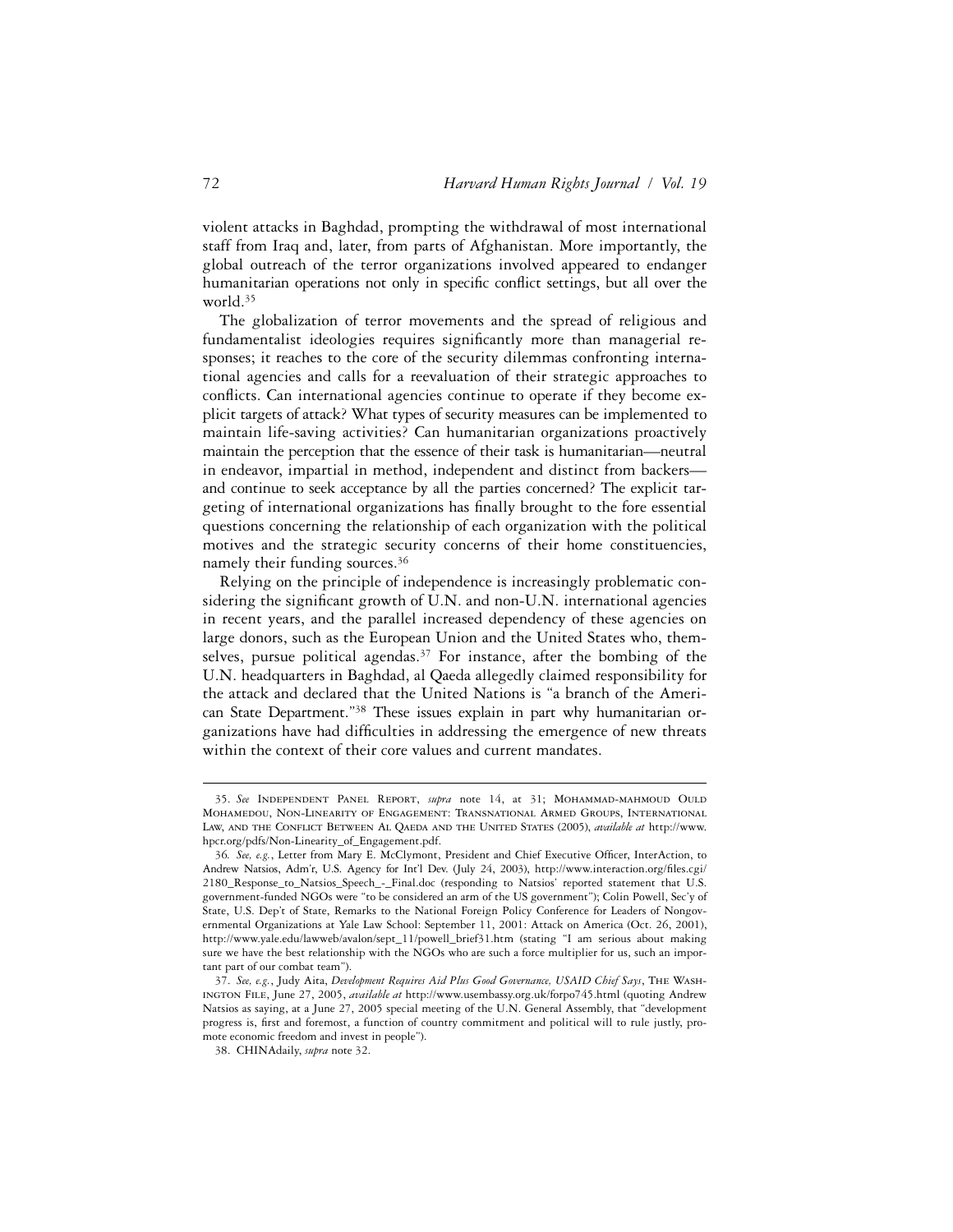#### *5. Operational Integration and the Emergence of New Operational Risks*

Following the U.S.-led interventions in Afghanistan and Iraq, the reality of integrated missions, which compound all sectors of international activities in a given country under one peace-building mission, has emerged almost naturally. Indeed, David Rieff writes that "it is difficult to see how this new humanitarian model in which military action and humanitarian effort are viewed as joined in one seamless enterprise will easily or soon be undone."39 The challenges inherent in repairing government infrastructure and in rebuilding a sustainable economy on the remnants of a fragmented state require serious strategic planning and the integration of international assistance under one coherent framework.40 International assistance is now clearly linked to security concerns, declared to be of "national interest,"41 and promoted as a preventive response to the global threat posed by extreme violent groups.<sup>42</sup>

These integrated efforts are often undertaken at the expense of previously dominant military groups (e.g., the Taliban in Afghanistan, Sunni Baathists in Iraq) that may remain militarily active. In view of the supremacy of the U.S. military and its allies, disgruntled armed groups are often tempted to score political points by attacking agencies engaged in social, political, and humanitarian programs. Such agencies are typically the weaker civilian links of these integrated missions. Recent security incidents in Iraq, particularly the murder of Margaret Hassan, head of Care International's operations in Iraq, <sup>43</sup> and the killing of at least thirteen employees of the Election Commission by armed groups in Afghanistan,<sup>44</sup> demonstrate the extent to which the link between humanitarian and developmental programs and peace enforcement efforts can endanger the integrity of the former, with little benefit to the latter.

Some argue that these risks are even greater when military personnel, *in lieu* of international agencies, engage actively in the delivery of humanitarian and development assistance. The decision to allow military personnel to provide humanitarian and developmental assistance is typically driven by the military's intention to provide "force protection" or to collect intelligence on the activities of insurgent groups. On occasion, the military engages in the delivery of such services very simply because the emergency needs of a given

<sup>39.</sup> Rieff, *supra* note 17, at 339.

<sup>40.</sup> *See* U.N. Gen. Assembly & Sec. Council, Panel on U.N. Peace Operations, *Report of the Panel on United Nations Peace Operations*, U.N. Doc. S/2000/809, A/55/305 (Aug. 21, 2000).

<sup>41.</sup> U.S. Agency for Int'l Dev., Foreign Aid in the National Interest: Promoting Freepom, SECURITY, AND OPPORTUNITY (2002), http://www.usaid.gov/fani/Full\_Report—Foreign\_Aid\_in\_the National\_Interest.pdf

<sup>42.</sup> See JAVIER SOLANA, A SECURE EUROPE IN A BETTER WORLD (2003), http://ue.eu.int/ueDocs/cms\_ Data/docs/pressdata/EN/reports/76255.pdf.

<sup>43.</sup> *See* Reuters AlertNet Foundation, Hassan Murder Engenders Soul-Searching (Dec. 13, 2004), http://www.alertnet.org/thefacts/reliefresources/110294259234.htm.

<sup>44.</sup> FOXNews.com, Alleged Taliban Leaders Arrested in Afghanistan (June 5, 2005), http://www.foxnews. com/story/0,2933,158630,00.html.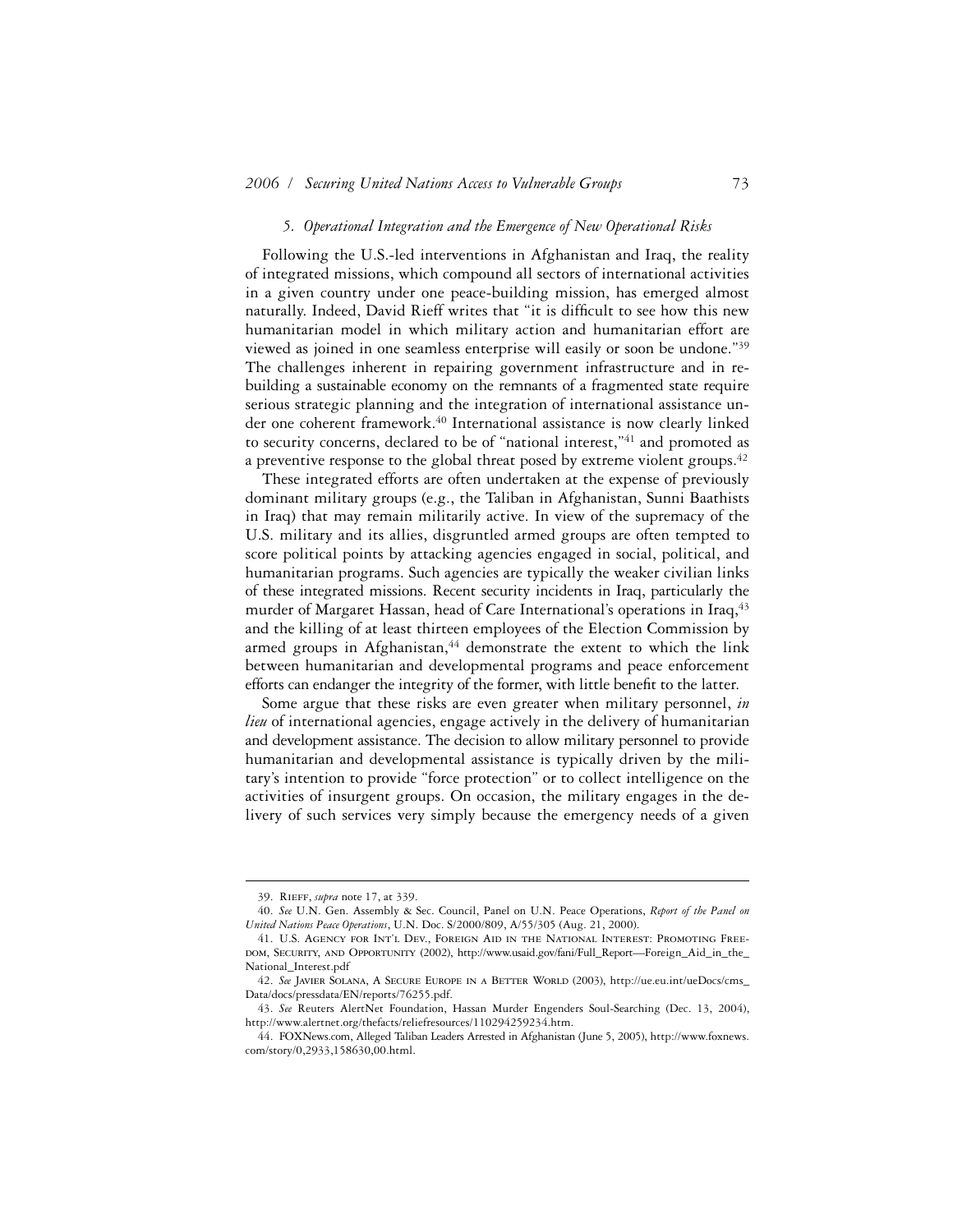population have remained unmet because of the serious threats faced by international humanitarian agencies.<sup>45</sup>

## *B. New Security Risks in a Larger Operational Context*

Most experts agree that despite the tragic consequences of these attacks on humanitarian agencies' staff and the emotional impact of the loss of life, the monetary cost of security incidents related to attacks on agencies' personnel remains relatively low compared to other sources of risk such as road accidents, illnesses, criminal violence, riots, or collateral damage from hostilities.<sup>46</sup> Furthermore, the factors that mark specifically U.N. agency personnel as explicit targets should not be considered important because the increase in the probability of targeted attacks on U.N. personnel is nominal. The real cause of concern, instead, is the political and operational consequences of such attacks and the realization that some conflict areas or parties to conflict may effectively become "off-limits" for international agencies, including those exclusively engaged in emergency response.

### II. United Nations' Response to Increasing Security Risks

# *A. Institutional Changes*

Having reviewed the sources of insecurity, the U.N.'s response to this volatile new security environment is undertaken. While significant investments in security hardware are being made, including security infrastructure, equipment, field training, and expertise, it appears that the United Nations has not yet developed a proper strategic approach to its security in terms of vision and means. Moreover, methods for assessing risks, managing crises, communication, and allocation of responsibilities remain inadequate. This Part will analyze, in particular, the reasons that account for the lack of cogent security strategies in the United Nations.

In the past, the U.N.'s security strategy has been based primarily on acceptance of a U.N. mission by the local population and the emblematic protection offered by the U.N. flag. But, as evidenced by the 2003 attacks on U.N. headquarters in Baghdad<sup>47</sup> and the growing number of fatalities among relief workers and elections observers in Afghanistan, Iraq, and Democratic

<sup>45.</sup> Gerard McHugh & Lola Gostelow, Provincial Reconstruction Teams and Humanitarian-Military Relations in Afghanistan (Save the Child. 2004), http://www2.apan-info.net/mpat/ documents/PRTs%20and%20Human-Mil%20Relations%20In%20Afghanistan.pdf; *see also* Paul O'Brien, PRTs-Guaranteeing or Undermining a Secure Future in Afghanistan?, 5 FORCED MIGRATION REV. 38, 38-39 (2003).

<sup>46.</sup> Interview with Alan Drew, Dir., Dep't of Health and Safety, European Development Bank, in London, Eng. (Apr. 5, 2005); Interview with Olivier Gabus, Agent Général, GEN Assurances, in Neuchatel, Switz. (May 2, 2005); *see* SMI Progress Report, *supra* note 8.

<sup>47. &</sup>quot;In Iraq the United Nations and NGOs quickly learned to their dismay and horror that their humanitarian flags and symbols are no longer enough to provide for their protection or for the protection of civilians caught in the crossfire of conflict." Gil Loescher, *Threatened Are the Peacemakers*, NOTRE DAME Mag. Online, Spring 2005, http://www.nd.edu/~ndmag/sp2005/loescher.html.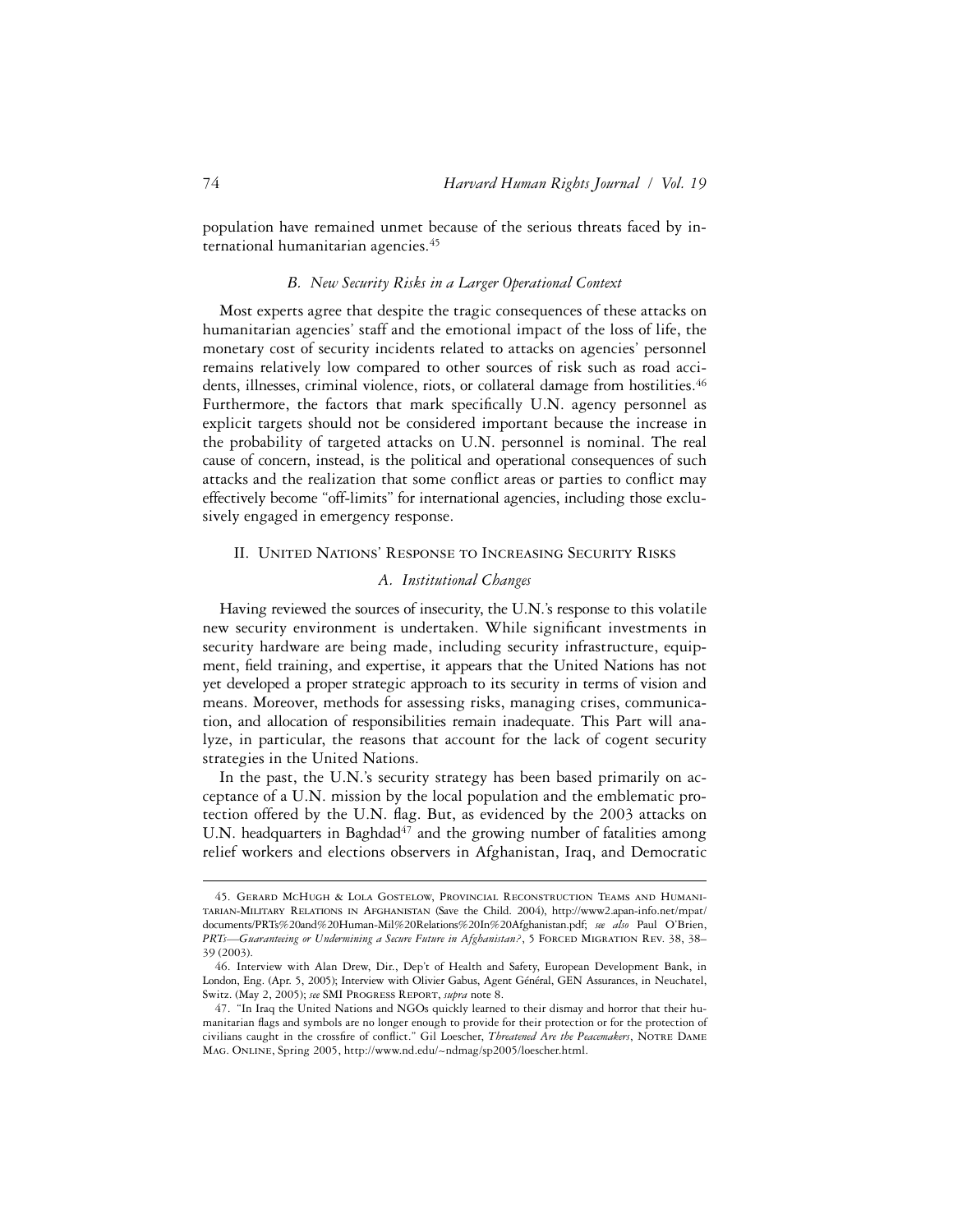Republic of Congo,<sup>48</sup> the increased exposure to security threats has seriously challenged the security management capacity and capability of the United Nations. Recent internal reviews into the security system of the United Nations highlighted serious deficiencies in the management of the security of staff in conflict areas.<sup>49</sup> The shortcomings identified by these inquiries included the poor training of security personnel, the lack of resources to maintain essential security infrastructure, the culture of indifference among operational staff with regard to security procedures, and the dearth of analytical capabilities for continued risk assessments.50

These deficiencies have had severe consequences for the security of U.N. staff over the recent years and have limited the ability of the U.N. system to deploy its personnel in conflict areas. The tragedy in Baghdad in August 2003 provided the necessary impetus to address these issues in a systemic manner with the support of the U.N. General Assembly. U.N. Secretary-General Kofi Annan responded by establishing a series of mechanisms to further develop internal security policies. In June 2004, the Deputy Secretary-General, Louise Fréchette, reported the launch of several initiatives to strengthen the U.N. security system in general and to enhance the capacity of the Office of the United Nations Security Coordinator ("UNSECOORD") in particular. These reforms were in line with previous policy recommendations adopted by the U.N. General Assembly.51 In particular, a senior change manager was appointed in January 2004 to advise on ways to strengthen the U.N. security system and to assist in the implementation of a number of new actions, including the development of an enhanced procedure for threat and risk assessment, the upgrading of operating security standards, the evaluation of systems for compliance and accountability, and the training and career development of security personnel.52

On December 23, 2004, as part of a broad review of security, the U.N. General Assembly approved the establishment of the Department of Safety and Security.<sup>53</sup> This new department integrated a number of security offices throughout the United Nations, including the former UNSECOORD, the Safety and Security Services ("SSS"), and the civilian security component of the Department of Peacekeeping Operations.<sup>54</sup> On January 13, 2005, the

<sup>48.</sup> Aita, *supra* note 37, ¶ 3.

<sup>49.</sup> *Id.* ¶¶ 4–5.

<sup>50.</sup> *See* The Secretary-General, *Report of the Secretary-General on Strengthening the Security and Safety of United Nations Operations, Staff and Premises*, ¶ 2, *delivered to the General Assembly*, U.N. Doc. A/58/756 (Apr. 5, 2004) [hereinafter *Report on Strengthening Security*].

<sup>51.</sup> *See* Press Release, Deputy Sec'y-Gen., Deputy Secretary-General Describes Fundamental Changes In Thinking, Approach to U.N. Security, In New York Address, U.N. Doc. DSG/SM/226 (June 7, 2004), *available at* http://www.un.org/News/Press/docs/2004/dsgsm226.doc.htm.

<sup>52.</sup> *Report on Strengthening Security*, *supra* note 50.

<sup>53.</sup> *See* G.A. Res. 59/276, U.N. Doc. A/RES/59/276 (Dec. 23, 2004).

<sup>54.</sup> *See* Press Release, The Sec'y-Gen., Accountability for Crimes Against U.N., Associated Personnel 'Woefully Inadequate,' Secretary-General Says in Message on Day of Solidarity with Missing Staff, U.N. Doc. SG/SM/9783 (Mar. 28, 2005), http://www.un.org/News/Press/docs/2005/sgsm9783.doc.htm.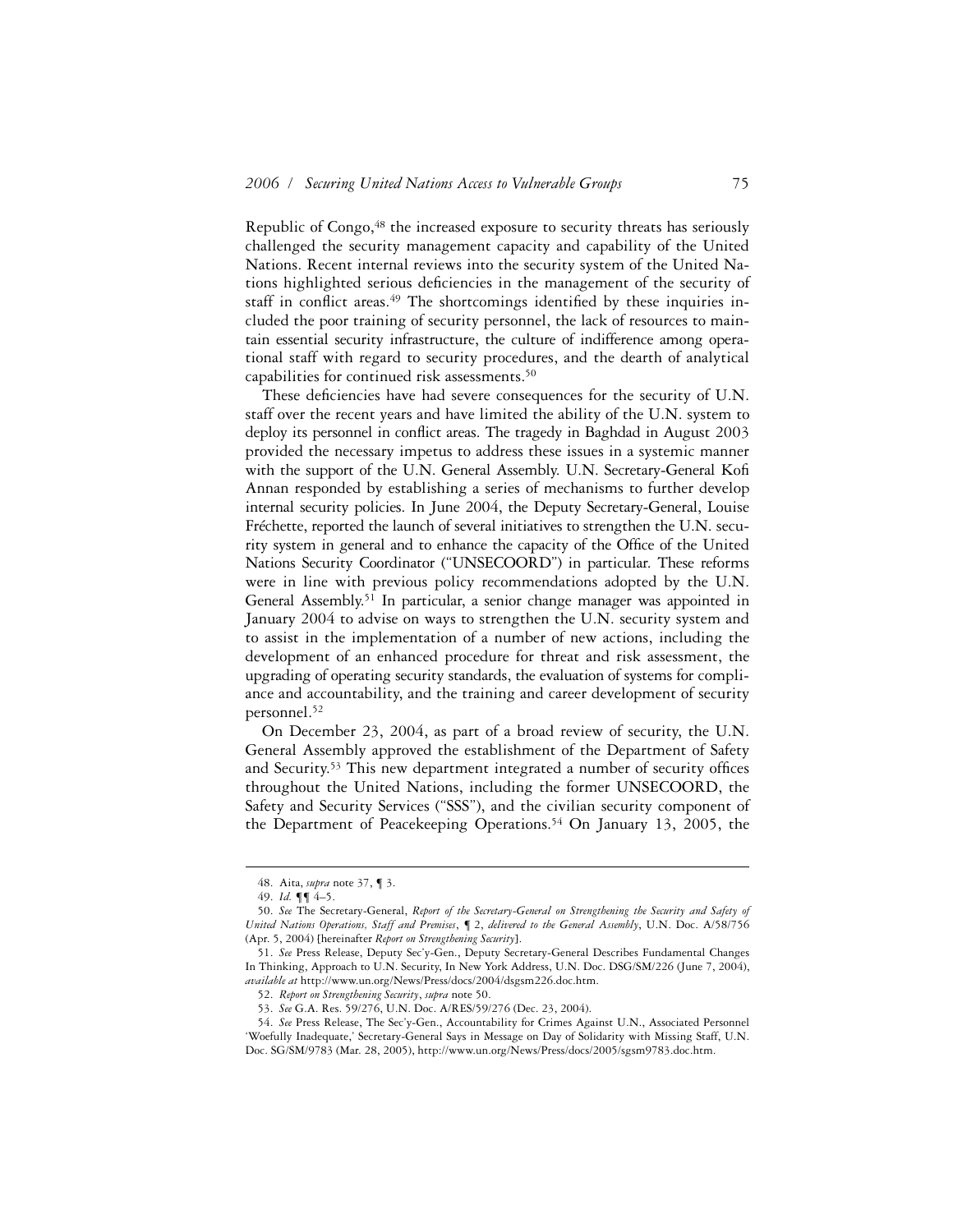Secretary-General appointed Sir David Veness, former assistant commissioner for specialist operations with Scotland Yard, to head the Department of Safety and Security at the Under-Secretary-General level.<sup>55</sup> Veness is the first security professional named at the most senior managerial level of the United Nations with a far-reaching mandate to professionalize the U.N. security system.<sup>56</sup>

Other international agencies have also hired security experts at their headquarters and the regional field level to oversee security arrangements.<sup>57</sup> Upon the invitation of donor governments, NGOs such as the United States Agency for International Development ("USAID") and the Humanitarian Aid Department of the European Commission ("ECHO") combined their efforts to build their own security systems and to pool security expertise.<sup>58</sup> The international NGO RedR, for example, now runs training programs both on individual and institutional security.59 InterAction, an alliance of U.S. humanitarian and international development NGOs, has established the position of an NGO security coordinator<sup>60</sup> as well as a security advisory group, which develops policies and protocols for the security of NGO staff.<sup>61</sup> Inter-Action plans to propose a new security blueprint to its board of directors by the end of 2005.62

At the field level, cooperative arrangements on security have similarly emerged. The Afghanistan NGO Security Office ("ANSO") provides humanitarian organizations working in Afghanistan with updated security reports and security management strategies.<sup>63</sup> The NGO Coordination Committee in Iraq ("NCCI") offers similar security coordination and support as part of its mission to coordinate the work of the NGOs remaining in Iraq.<sup>64</sup> Finally,

<sup>55.</sup> Louise Fréchette, The Deputy Sec'y-Gen., U.N., Press Conference by Deputy Secretary-General Louise Fréchette at United Nations Headquarters (Jan. 13, 2005), http://www.unis.unvienna.org/unis/ pressrels/2005/dsgsm242.html).

<sup>56.</sup> *Id.*

<sup>57.</sup> Security-related openings are regularly posted on ReliefWeb, a web portal for the humanitarian community hosted by the U.N. Office for the Coordination of Humanitarian Affairs. See ReliefWeb, Vacancies, http://www.reliefweb.int/vacancies (last visited Feb. 10, 2006).

<sup>58.</sup> *See* European Commission's Directorate-Gen. for Humanitarian Aid, Generic Security GUIDE FOR HUMANITARIAN OGRANISATIONS 15 (2004), http://europa.eu.int/comm/echo/pdf\_files/security/ echo\_generic\_security\_guide\_en.pdf.

<sup>59.</sup> RedR, RedR Training, http://www.redr.org/redr/training/index.htm (last visited Feb. 10, 2006).

<sup>60.</sup> InterAction, Jobs at Interaction, http://www.interaction.org/jobs/jobads.html (last visited Feb. 13, 2006).

<sup>61.</sup> See generally InterAction, InterAction Security Planning Guidelines, http://www.interaction.org/files. cgi/687\_Security\_Planning\_Guidelines.pdf (last visited Feb. 10, 2006).

<sup>62.</sup> Interview with James Bishop, Dir. of Humanitarian Policy and Practice, InterAction, in Washington, D.C. (Oct. 13, 2005).

<sup>63.</sup> *Rainbo Nation*, IRC Circular (Int'l Rescue Comm. U.K., London, Eng.), Winter 2003/2004, at 2, http://72.14.207.104/search?q=cache:eCKPHk3QDD4J:www.theirc.org/resources/CIRCULAR-20ISSUE-205.pdf+ANSO+and+IRC&hl=en&gl=us&ct=clnk&cd=3.

<sup>64.</sup> *See generally* NGO Coordination Committee in Iraq, http://www.ncciraq.org (last visited Feb. 13, 2006).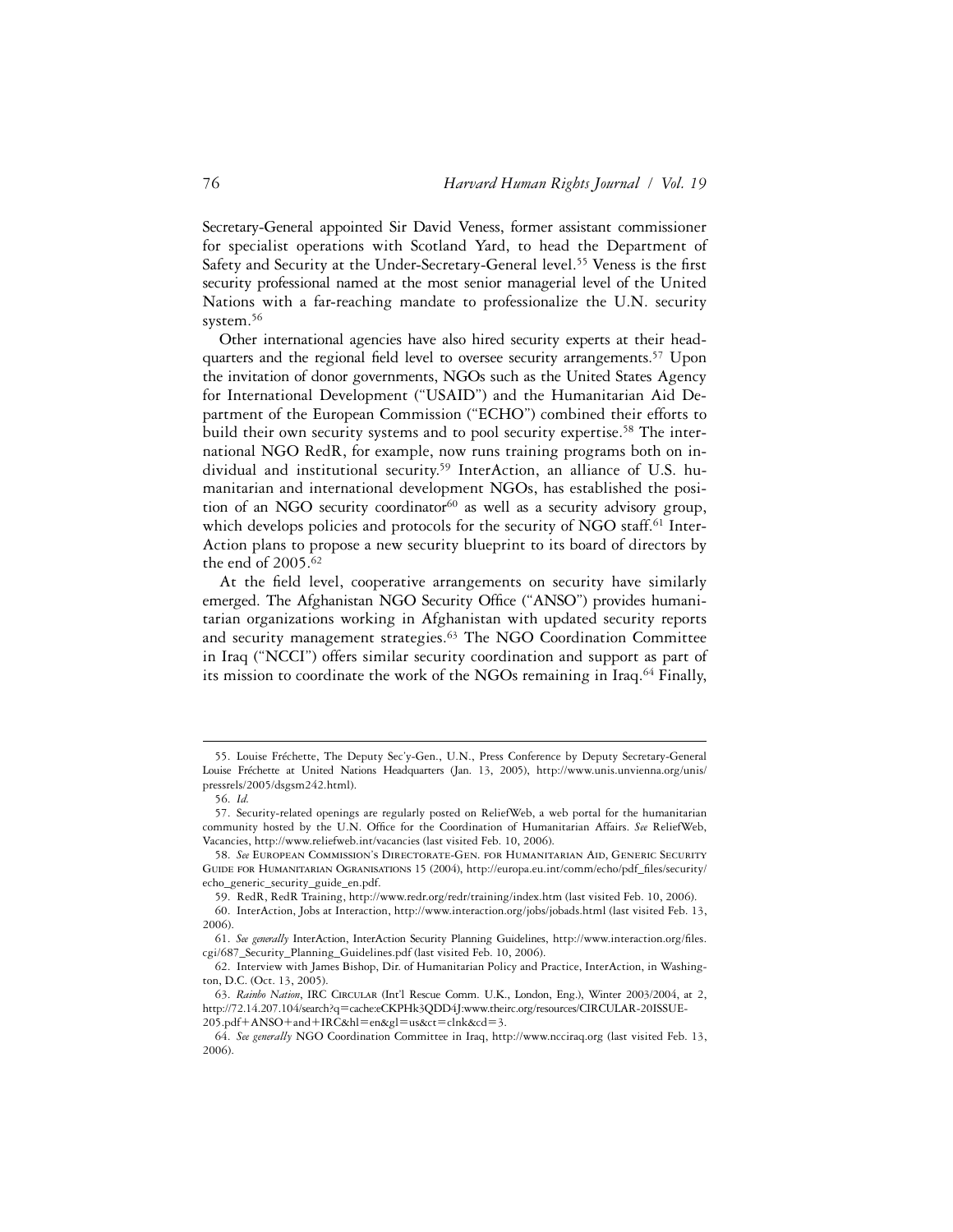ECHO has recently produced a major survey of security strategies and resources for its partner organizations.<sup>65</sup>

As observed in the 2005 SMI survey, these investments are beginning to have an impact on the overall culture of humanitarian personnel. Basic security skills training is now available to staff in most agencies through various in-house training courses, or through outsourced training with specialized NGOs or private security companies.<sup>66</sup> Long distance security training via video or CD-ROM is also possible.<sup>67</sup> These training resources address "practical issues encountered in fieldwork (passive protection, interaction with belligerents, negotiation techniques, and mine awareness programs) and present each agency's specific security regulations and operating standards."<sup>68</sup>

This availability of information on security suffers, however, from two serious limitations. First, the SMI survey showed that basic security training is generally not made available to nationally recruited staff, who are increasingly made responsible for the security of entire operations.<sup>69</sup> Due to limited resources, international agencies tend to focus on building the security capabilities of international staff as the backbone of their security response. Such an approach must necessarily be reviewed in light of the growing trend of conducting operations in highly insecure environments remotely, using national staff as frontline operators. Second, security training generally remains introductory and does not address managerial issues in terms of, for example, methodology for risk assessments and crisis management.70

One should nevertheless note that efforts are emerging in this domain. The UNHCR is at the forefront of such efforts, with a comprehensive security management review released in January 2005.<sup>71</sup> However, all agencies interviewed in the course of the 2005 SMI survey agree that efforts are urgently needed to develop security management capabilities within international agencies, for both senior security advisors and senior operational managers.72

<sup>65.</sup> European Commission's Directorate-Gen. for Humanitarian Aid, Report on Security of Humanitarian Personnel: Standards and Practices for the Security of Humanitarian Personnel and Advocacy for Humanitarian Space (2004), http://www.reliefweb.int/rw/lib.nsf/db900SID/ LHON-66VEC8/\$FILE/security\_report\_echo\_2004.pdf?OpenElement.

<sup>66.</sup> SMI Progress Report, *supra* note 8, at 2.

<sup>67.</sup> *Id.*

<sup>68.</sup> *Id*.

<sup>69.</sup> *Id.*

<sup>70.</sup> *See* Graham White, Security Training Directory for Humanitarian Ogranisations 15 (2004), http://europa.eu.int/comm/echo/pdf\_ªles/security/echo\_security\_training\_directory\_en.pdf; *see also* Koenraad Van Brabant, *Security Training: Where Are We Now?*, FORCED MIGRATION REV. 7 (Apr. 1999).

<sup>71.</sup> *See* United Nations High Comm'r for Refugees, A Review of UNHCR's Security Policy and Policy Implementation: The Report of the Steering Committee on Security Policy and POLICY IMPLEMENTATION 20 (2004) ("The larger framework of the UN Security Management System is currently also under review, and significant changes are expected. The assumption of the Working Group in preparing this report is that in addition to its membership in and commitment to an effective UN Security Management System, UNHCR must have its own security policy and approach not least because the security and safety of staff members is an organizational and managerial accountability.").

<sup>72.</sup> SMI Progress Report, *supra* note 8, at 7.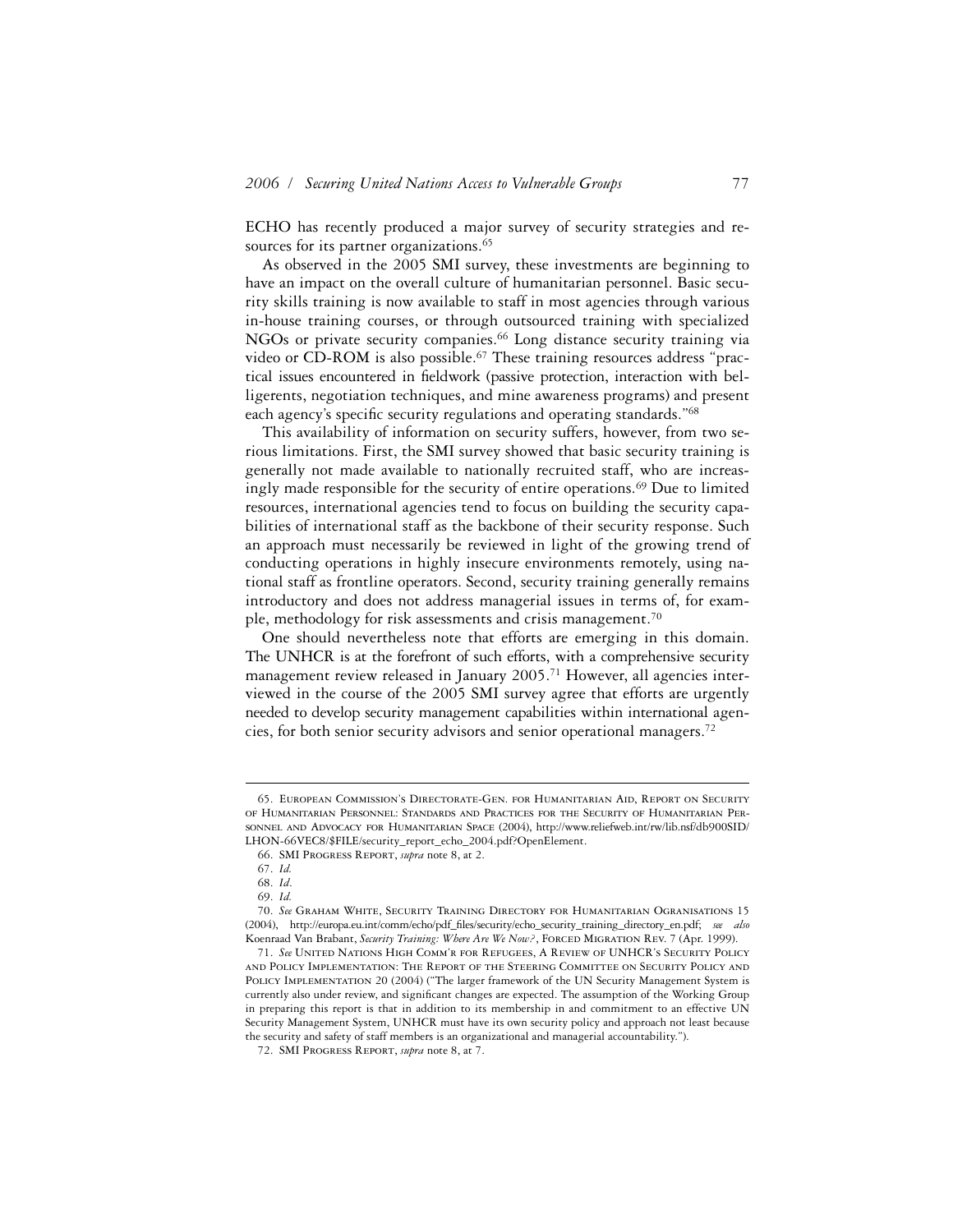## *B. From Basic Training to New Security Management Standards and Procedures*

While most operational managers agree that the security environment has evolved considerably, it appears that the increased availability of operational training has taken place without a clear understanding of the types or sources of threats international agencies will face in the coming decades. In fact, there are few discussions addressing global and local threats against international agencies or exploring the role that agencies can play to mitigate exposure to these new risks.73 More generally, international agencies express the view that although the safety and security of their staff is their foremost concern, stringent security measures should not dictate operational policy nor limit their ability to fulfill their mandates. Because the agencies fear that operational choices may be restrained by an over-emphasis on the provision of security, security issues are perceived as primarily technical matters and are not considered strategically important.<sup>74</sup>

As explained above, there is a dearth of strategic thinking in the development of international agencies' security responses, and this absence is one of the most striking limitations on the adequate provision of security. For the most part, current approaches have been elaborated as a series of technical responses to operational problems without meaningful policy debates among international agencies on coherent security strategies.75 For example, despite the common recognition that one agency's behavior may affect the security of all agencies in a given theater of operation, there is little to no inter-agency coordination or information-exchange mechanisms beyond the U.N. Security Management Team ("SMT") grouping of the heads of each U.N. agency. ANSO in Afghanistan is a rare example of several agencies pooling their resources to manage their exposure to risks.<sup>76</sup> At the headquarters level, agencies rarely discuss risk assessment, crisis management, crisis mitigation, or insurance coverage.<sup>77</sup> Only recently have the Office of the U.N. Security Coordinator ("UNDSS") and the Inter-Agency Security Management Network

<sup>73.</sup> See The Secretary-General, Report of the Secretary General on Strengthened and Unified Security Manage*ment System for the United Nations*, *delivered to the General Assembly*, U.N. Doc. A/59/365 (Oct. 11, 2004); Press Release, General Assembly, Budget Committee Debates Secretary-General's Plan for Strengthened, Unified UN Security, U.N. Doc. GA/AB/3644 (Nov. 4, 2004), http://www.unis.unvienna.org/unis/pressrels/ 2004/gaab3644.html.

<sup>74.</sup> *See generally* SMI Progress Report, *supra* note 8.

<sup>75.</sup> *See, e.g.*, Antonio Donini et al., Mapping the Security Environment: Understanding the Perceptions of Local Communities, Peace Support Operations, and Assistance Agencies (2005), http://www.gcsp.ch/e/meetings/Research\_Seminars/EU-Peace\_Ops/2005/Donini.pdf. The report examines key aspects of the different perceptions of international agencies, local populations, and peace support forces on security and on implementation of related security attitudes and measures in three common operational locations (Afghanistan, Sierra Leone, and Kosovo). The report, which does not make any strategic recommendations to agencies, demonstrates that the security environment is defined, above all, by local constraints.

<sup>76.</sup> *Rainbo Nation*, *supra* note 63, at 2 (providing information on ANSO).

<sup>77.</sup> *See* SMI Progress Report, *supra* note 8, at 3. Telephone Interview with Guy Malon, Broker, Marsh Inc. (June 10, 2005); Interview with Ed McLaughlin, Managing Dir. Risk Consulting Practice, Marsh Inc., in London, Eng. (June 27, 2005).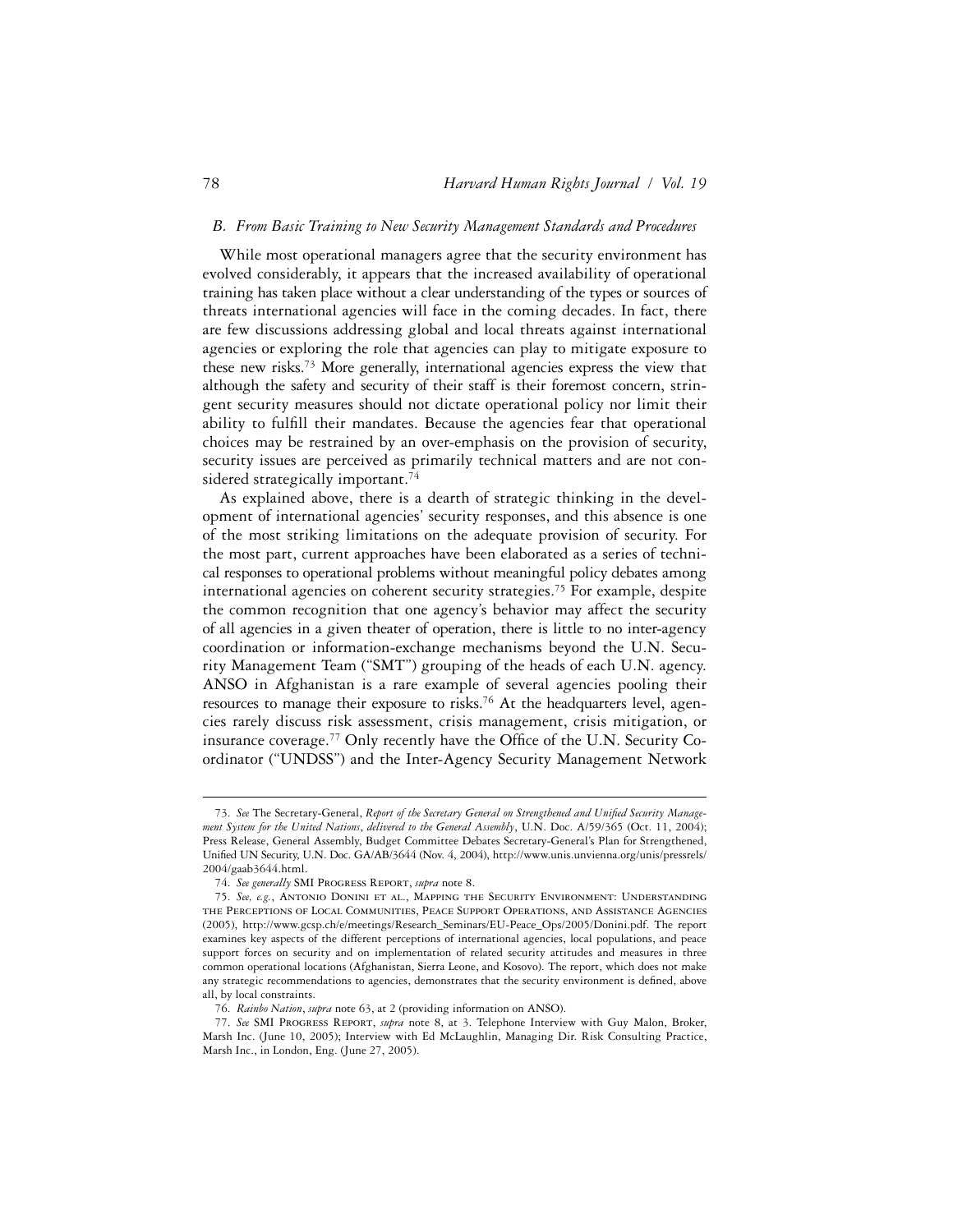("IASMN") begun reflecting on security priorities and procedures for U.N. agencies working in hazardous environments.<sup>78</sup> No other significant institutional policy mechanisms address, in a coordinated manner, the security risks incurred by international agencies.

This lack of debate is particularly surprising in light of the lengthy discussions among international agencies on other aspects of management reform, such as the need for greater managerial accountability and transparency, the mainstreaming of human rights, and the nexus between rehabilitation and development. In other words, while security capabilities have grown into a primary strategic factor in allowing or prohibiting field operations, little has been discussed or published among agencies on this critical topic. Surprisingly, international agencies have not yet had this much-needed debate and discussion in spite of their willingness to discuss other issues.<sup>79</sup>

The failure of international agencies to develop cogent security strategies can be traced to the competing interests and priorities that emerge as agencies interact with the groups discussed below.

#### *1. Host Governments*

Host governments are, in principle, responsible for all security aspects of international agencies' operations. This responsibility flows from the inherent function of government to maintain law and order. However, there are no clear descriptions of what such responsibility should entail in practical terms.80 The Convention on the Safety of U.N. and Associated Personnel, for example, simply refers to the responsibility of a host state to "take all appropriate measures to ensure the safety and security of United Nations and associated personnel" and provides some legal basis for the exchange of information pertaining to the prevention and prosecution of crimes against U.N. person-

<sup>78.</sup> *See* The Secretary-General, *Safety and Security of Humanitarian Personnel and Protection of United Nations Personnel*, ¶ 34, *delivered to the General Assembly*, U.N. Doc. A/60/223 (Aug. 12, 2005).

<sup>79.</sup> *See generally* Van Brabant, *supra* note 1; Francois Grunewald, Securite du Personnel en Mission Humanitaire: Entre Comprehension, Protection, Dissuasion et Acceptabilite, Quelques Elements de Strategie (Août 1999), http://www.urd.org/ªchiers\_urd/pole\_dactivites/recherche/securite/compreh1.pdf; Humanitarian Policy Group Report 14, Humanitarian Action and the 'Global War on Terror': A Review of Trends and Issues (Joanna Macrae & Adele Harmer eds., 2003), http://www.odi.org.uk/hpg/papers/ hpgreport14.pdf; United Nations Office for the Coordination of Humanitarian Affairs, *Addressing the Challenges to Humanitarian Security* (Geneva, Mar. 2004) (prepared in consultation with the Inter-Agency Standing Committee Task Force on Collaborative Approaches to Humanitarian Security).

<sup>80.</sup> A representative of the Group of 77 (the largest Third World coalition in the U.N.) and China stated that they are "of the view that the primary responsibility for the safety and security of the United Nations and its personnel lie with the host government. The Group shares the concerns raised by the [Advisory Committee on Administrative and Budgetary Questions] with regard to the inadequate working arrangements with host governments with regard to their responsibility and obligations for UN security and safety. The Group is also concerned that these responsibilities and obligations are not always finalized in legally binding written documents." Mishal Mohammed Al-Ansari, Statement on Behalf of the Group of 77 and China by Mr. Mishal Mohammed Al-Ansari, State of Qatar, On Strengthened and Unified Security Management System of the United Nations (Nov. 4, 2004), http://www.g77.org/Speeches/ 110404b.htm.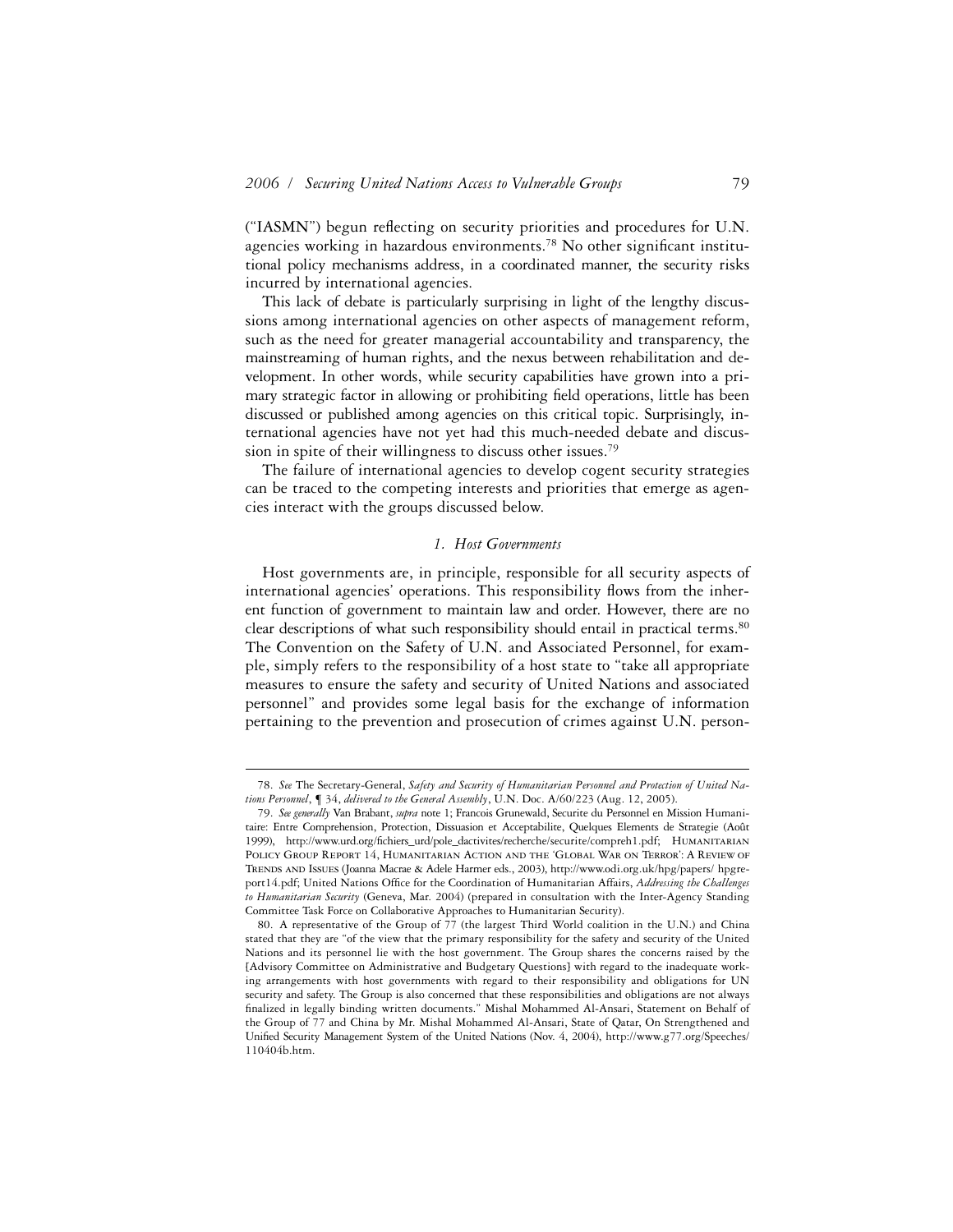nel.81 Besides this, there is no indication of the degree or mode of a host government's involvement in the security and safety of international agencies.

On the other hand, agencies would not necessarily welcome an official security blanket as it may interfere with the warring parties' perception of the agency as a neutral body, exert unwarranted control over their movements and activities, and limit access to vulnerable groups. Thus, in an effort to keep the host governments at a distance, most agencies tend to understate their security needs and strategies.82

# *2. Non-State Armed Groups and Civil Society*

International agencies that choose, as a matter of principle, to stay at arms length from security forces do so in part because they are aware of the importance of being perceived as transparent and trustworthy by non-state actors and civil society. Appearing concerned about staff security beyond the acceptable local norms necessary for protection against criminal activities can easily be perceived as hiding a more political agenda. Agencies in conflict areas tend to model their security arrangements on local practices and customs, even though they realize fully that their security needs differ substantially from those of local private actors.<sup>83</sup>

# *3. International Agencies' Staff*

Finally, employment regulations may render agencies directly liable for the security of their personnel.<sup>84</sup> The determination of security risks may well trigger incommensurable consequences in terms of an agency's relationship with its own staff. In other words, the more determinate the security risks appear in a given situation, the more definitive the obligations of the agency will be to provide appropriate security arrangements. Most agencies now recognize that contractual waivers referring to the strictly volunteer nature of the commitment of individual staffers on missions in conflict areas will not suffice to limit the agencies' liability in court.<sup>85</sup> Although agencies understandably cannot provide absolute security to staff in conflict areas, just how much security they *should* provide remains difficult to determine. In this context, the professionalization of security can carry significant operational and financial liabilities for international agencies in terms of security assessment, analysis, protection measures, and the preventive evacuation and relocation of staff.

<sup>81.</sup> Convention on the Safety of United Nations and Associated Personnel, G.A. Res. 49/59, art. 7, 49 U.N. GAOR Supp. (No. 49), U.N. Doc. A/49/49 (1994), http://www.un.org/law/cod/safety.htm.

<sup>82.</sup> *Supra* note 77.

<sup>83.</sup> *Id.*

<sup>84.</sup> SMI Progress Report, *supra* note 8, at 5; *see* The Secretary-General, *The Secretary-General's Bulletin: Staff Regulations*, Regs. 1.2(c) and 6.2, U.N. Doc. ST/SGB/2003/5 (Feb. 7, 2003), http://documentsdds-ny.un.org/doc/UNDOC/GEN/N03/245/67/pdf/N0324567.pdf?OpenElement.

<sup>85.</sup> *Supra* note 77.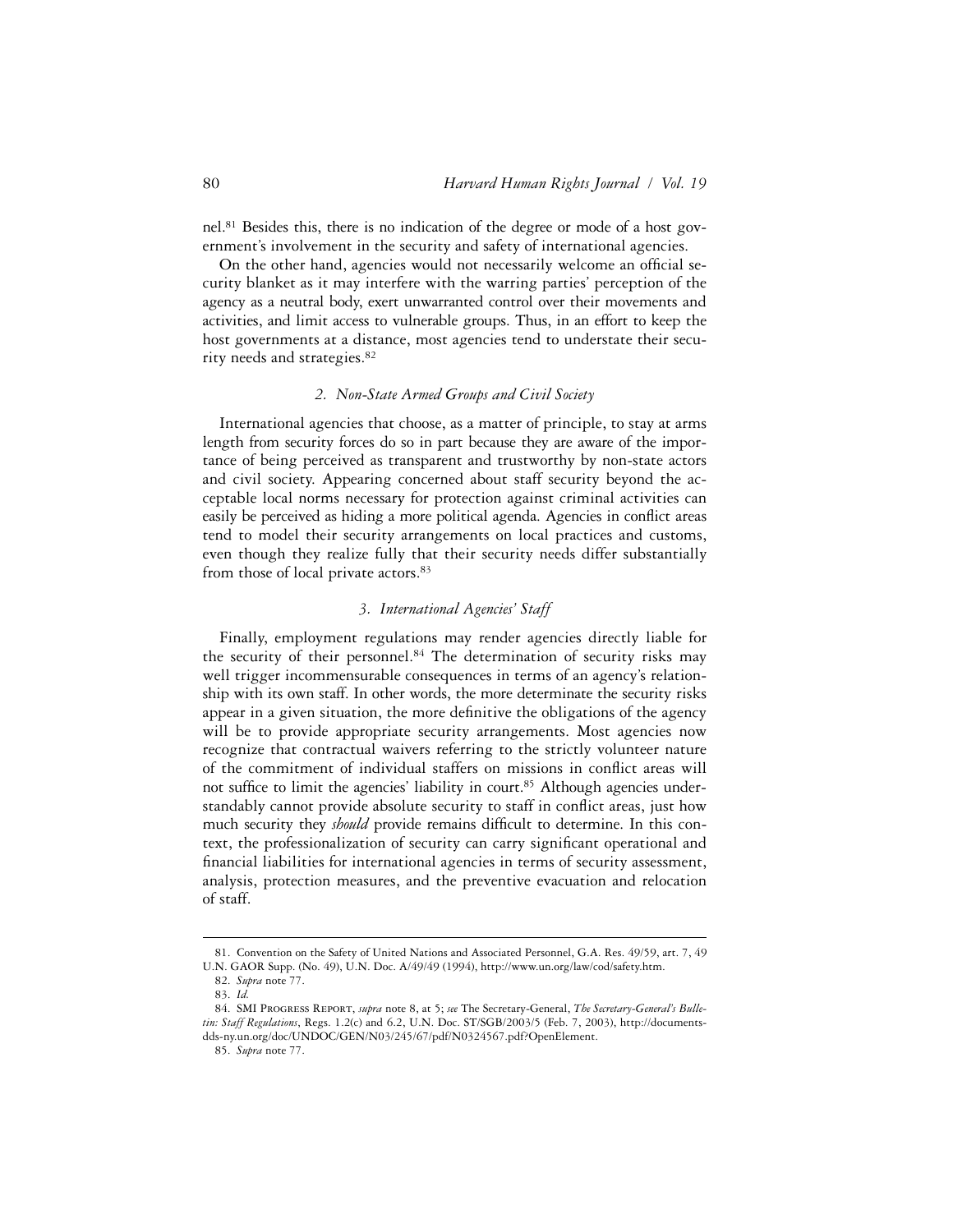## III. Analysis of the Current Strategic Approaches to Insecurity

Two major schools of thoughts compete over the orientation of the U.N. agencies' security response. This Part will present these distinct approaches and will assess the potential evolution of the debate.

As discussed above, international agencies have spent too little time and too few resources on developing proper and cohesive security strategies. Current approaches to security combine different methods and vary from one agency to another. These approaches may be categorized as "system-based strategies" or "community-based strategies."

## *A. System-Based Approach to Security*

Under a system-based security strategy, all agencies involved in a given conflict area implement strict security standards and procedures.<sup>86</sup> Thus, the security of each member depends to a large extent on the security of all the others. System-based security is at the core of the U.N. security system, in which UNDSS, the IASMN, and the security apparatus in the field are designed to function as a network of security officers operating in parallel to U.N. operations, providing guidance and standards on all security issues.<sup>87</sup>

Under this approach, security threats are perceived as a reality against which agencies must be protected. Security experts must, therefore, assess threats and plan counter-measures. The focus is on the threats and on the protection measures to be implemented, rather than on the sources of, or motives behind, the threats. The security response is based primarily on centralized generic standards such as the U.N. Minimum Operational Security Standards ("MOSS"). Field operators are responsible to their headquarters for the proper implementation of these standards.<sup>88</sup>

There are countless benefits to such a security approach. The system is rational and scalable, depending on the amount of resources available to ensure each agency's compliance with system-wide standards and procedures. Also, security capabilities can be deployed in timely fashion pending the availability of resources. The system is often based on military or security expertise that can readily adapt lessons learned in military operations on the security of people, premises, transportation, or communication.89

But there are four serious shortcomings to such systems. First, a systembased security approach depends largely on the quality of risk assessments and, therefore, requires strong intelligence capabilities. However, intelligence

<sup>86.</sup> *See* United Nations High Comm'r for Refugees, Security in the Field: Information FOR STAFF MEMBERS OF THE UNITED NATIONS SYSTEM (1998), http://www.reliefweb.int/rw/lib.nsf/ db900SID/LGEL-5CYK7D/\$file/security.pdf?OpenElement.

<sup>87.</sup> *Id.*

<sup>88.</sup> United Nations Security Coordinator (UNSECOORD), *Minimum Operating Security Standards (MOSS) Policy Document* (July 1, 2004) (describing a Minimum Operational Security Standards (MOSS) standard).

<sup>89.</sup> *See* United Nations High Comm'r for Refugees, *supra* note 86.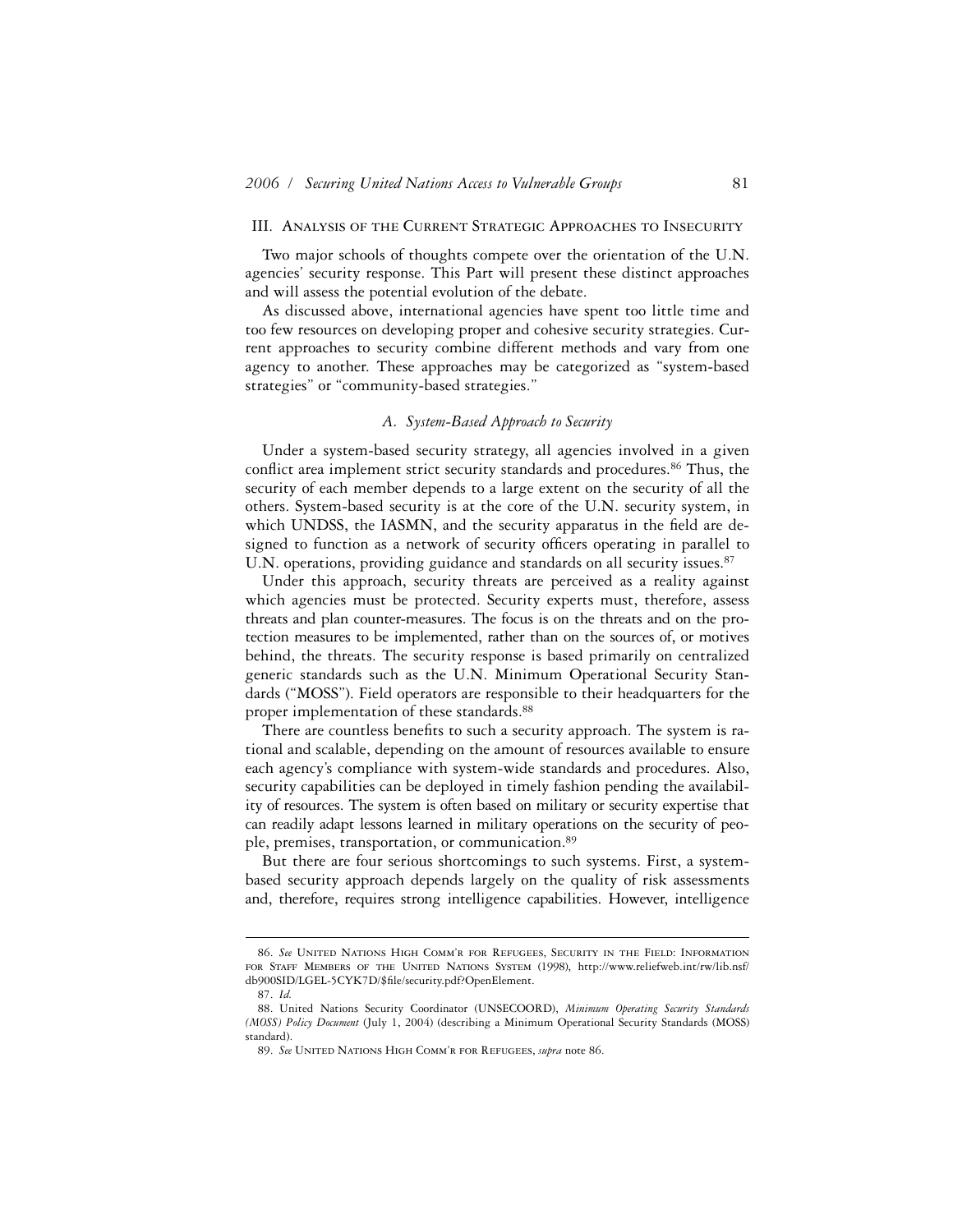capabilities are limited by the political and legal restrictions imposed by host governments or the international community.<sup>90</sup> The resulting lack of intelligence information means that military experts are often unable to take proper protection measures. Paradoxically, the implementation of tighter security measures often results in limiting interactions with the population and with potential sources of threats, thereby further hindering the agencies' capacity to assess their security environment.<sup>91</sup> Secondly, system-based security responses are essentially reactive and amorphous in that they construe security risks as generic threats such as thefts, kidnapping, and shootings. Such responses display little understanding of the social, economic, and political environment of these human-made threats—an understanding that could likely prevent their occurrence. Given the absence of adequate intelligence and the limited capability to engage in a preventive dialogue with the sources of the threats, international agencies are easy ("soft") targets lacking the capability to build their security capital on a system-wide basis. As a result, system-based responses are generally unspecific, unstructured, and unconvincing. Thirdly, unless military capabilities are available, system-based security can easily be out-gunned or overrun by any armed group that finds it advantageous to chase the international agencies out of the conflict situation. Finally, though most agencies tend to extend the initially planned timeframe of their commitment in an operational setting, system-based security approaches tend to eschew a long-term view of agency deployment. For the above reasons, relying exclusively on system-based engagements will likely cause the various stakeholders to view the international agency more negatively, thereby severely constraining the further development of activities.

# *B. Community-Based Approach to Security*

A community-based strategy adopts a different approach to security. Under this formulation, security is defined as the product of a relationship with the community of beneficiaries and actors in the conflict. Thus, the security of staff derives from the acceptance of the presence and activities of international agencies by all those who can affect their security. This approach has been adopted by such humanitarian organizations as the ICRC and other NGOs active in conflict areas.<sup>92</sup>

<sup>90.</sup> Louise Fréchette, U.N. Deputy Sec'y-Gen., Press Conference at United Nations Headquarters, *supra* note 55. (The Deputy Secretary-General introduced Sir David Veness, Under-Secretary-General for Safety and Security, who explained, among other things, the need for cooperation with host governments regarding intelligence gathering.).

<sup>91.</sup> *See* Feinstein International Famine Center, The Future of Humanitarian Action: Implications of Iraq and Other Recent Crises 6 (2003), http://hwproject.tufts.edu/pdf/iraq\_issues\_ 20031022.pdf; *see also* Dan Murphy, *In Iraq, Aid Group Favors Talk Over Barbed Wire*, Christian Sci. Monitor, Dec. 18, 2003, http://www.globalpolicy.org/ngos/aid/2003/1218barbed.htm.

<sup>92.</sup> *See* Grunewald, *supra* note 79; *see also* Philippe Dind, *Security in ICRC Field Operations*, 323 Int'l Rev. Red Cross 335 (1998), http://www.icrc.org/Web/Eng/siteeng0.nsf/iwpList167/ FFF830A9E30C059 AC1256B66005C0B1C; Pierre Krähenbühl, Humanitarian Security: "A Matter of Acceptance, Perception, Behavior . . . ." (Mar. 31, 2004), http://www.icrc.org/Web/Eng/siteeng0.nsf/html/5XSGWE.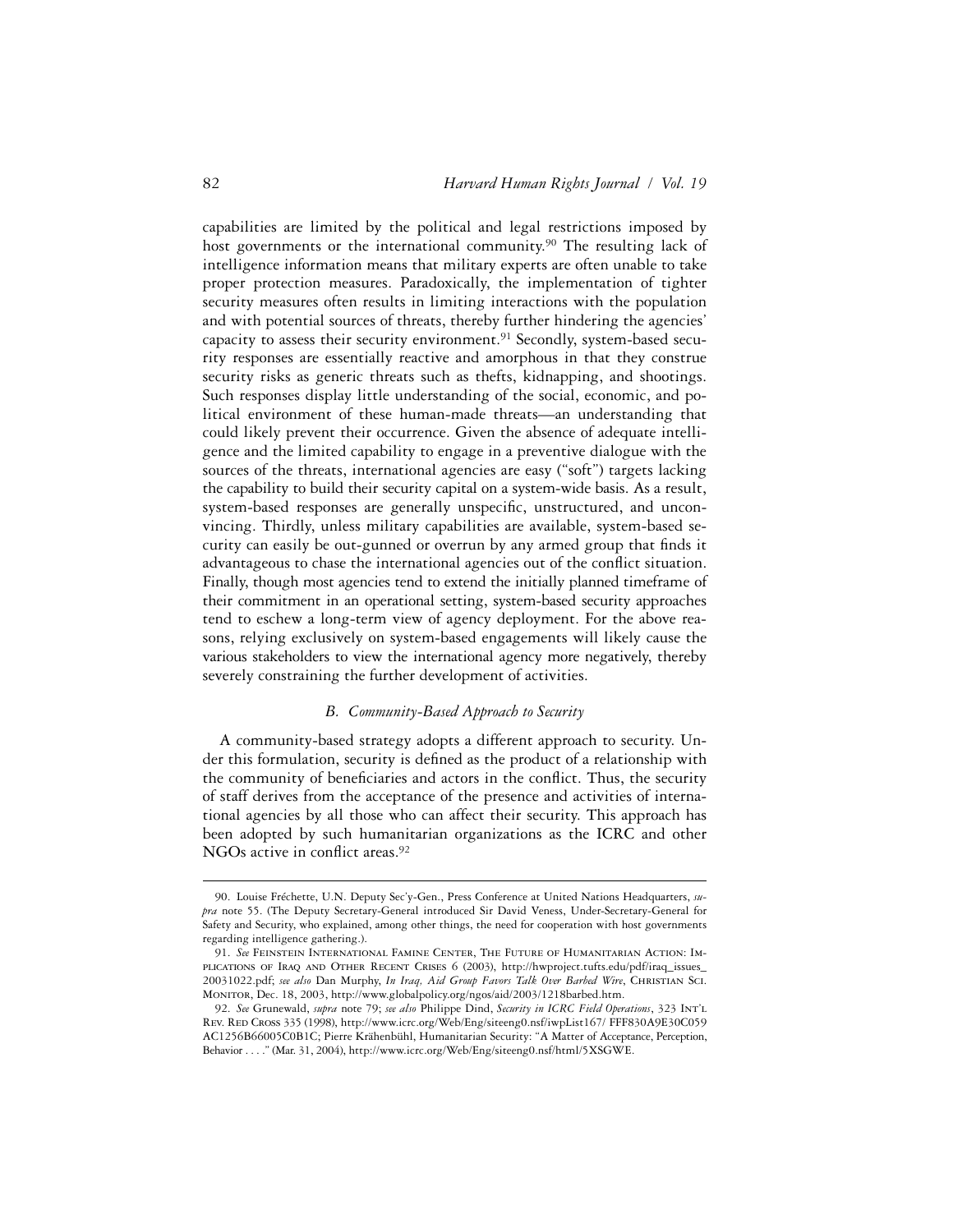Under this approach, the security of the staff starts with the prevention of threats, by directly addressing potential sources of risks and negotiating access to vulnerable populations. The focus is on the sources of the threats and the means to prevent their emergence. Consultations with the community as well as representatives of parties to the conflict are essential components of this approach. Communication and transparency are the primary tools of this process. In this context, organizations must be able to articulate a clear and acceptable mandate and explain the purpose of their activities to the communities involved. Their activities should focus on clearly identified humanitarian or developmental aims. Following strict and transparent need assessments, the delivery of services must be recognized as impartial. The community and security-related stakeholders must have a genuine interest in the services provided. Under this approach the role of the humanitarian operators is central. Their expertise in building trust with the relevant parties and within the population plays a critical role in securing the operational groundwork for the agencies' activities.93

This approach also has four important shortcomings. First and foremost, while the community environment plays a central role in providing secure grounds for agencies to operate, it is wrong to consider U.N. humanitarian agencies like the UNHCR or UNICEF as community-based. The agendas of such organizations remain defined primarily by international entities and their funding is provided largely by foreign donors. The constant pressure on these U.N. agencies to have a distinct mandate and to be visible often conflicts with their desire and ability to interact with the community. Secondly, communities are in a position to guarantee the security of agencies only to the extent that they are themselves safe and secure. Global and foreign threats and organized crime, as well as an increasing number of "sectarian" armed non-state actors, are often beyond the reach of community-based security guarantees.94 The community-based security approach leaves international agencies particularly vulnerable to external threats since it fundamentally limits their ability to put together close protection measures in community settings. Once an agency turns to the community to ensure its security, it begins sharing the risks faced by community members. Thirdly, acceptance by the community is elusive, difficult to measure or test over time, and may also be misleading. Communities of beneficiaries may not always have a choice in whether to accept or reject humanitarian assistance. Similarly, acceptance by the community does not automatically guarantee security. Acceptance by governments and armed groups alike are also necessarily dictated by evolving political and security strategies. As a result, acceptance strategies are not always useful as long-term strategies since acceptance itself may be fleeting. Communication strategies and negotiation skills are critical tools for enhancing the security

<sup>93.</sup> *See, e.g.*, Krähenbühl, *supra* note 92.

<sup>94.</sup> *See* Max Glaser, *Humanitarian Engagement with Armed Non-State Actors: The Parameters for Negotiated Access*, 51 Humanitarian Prac. Network 11 (2005).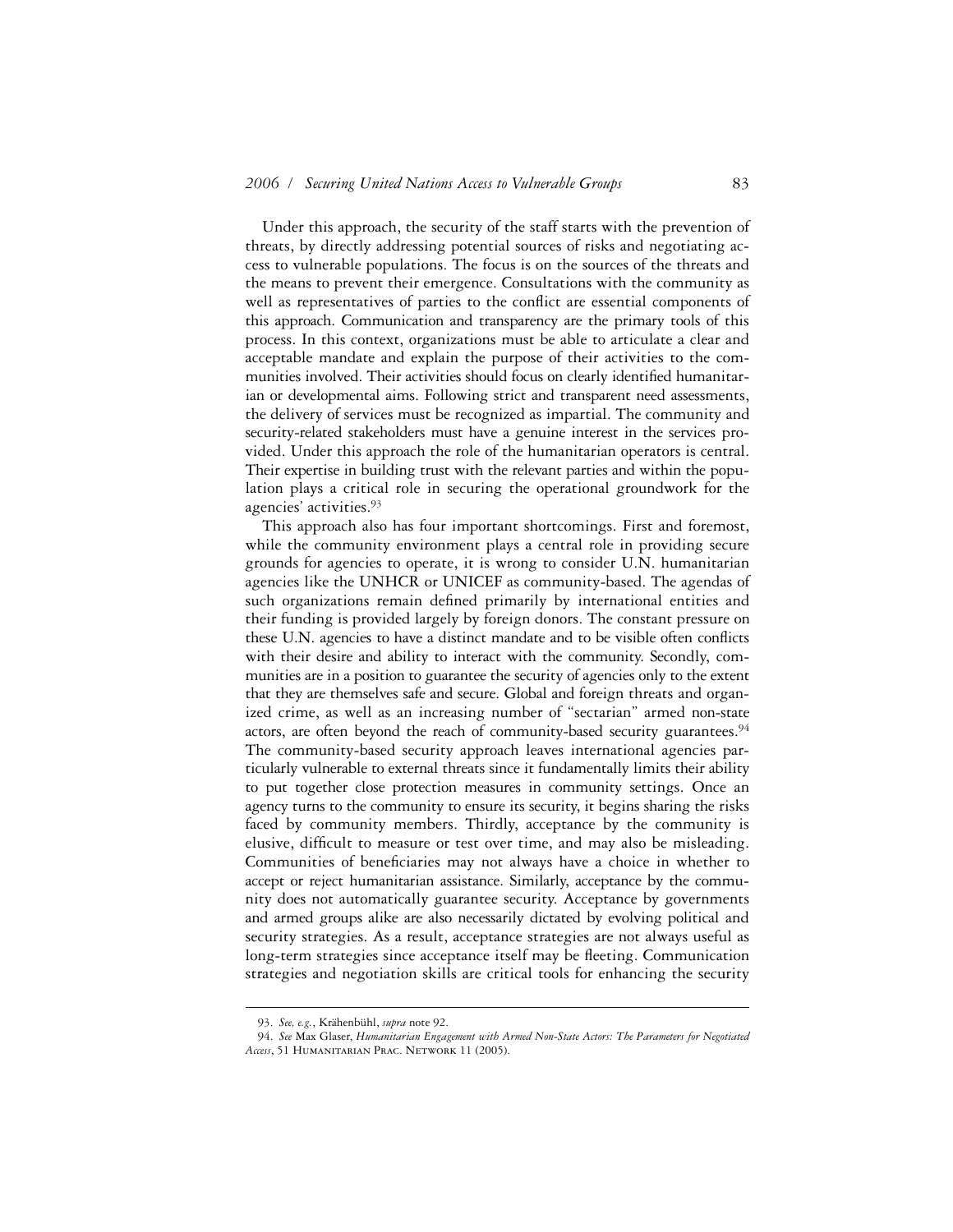of staff in these circumstances, but, alone, they are not enough. Finally, community-based security is not scalable or replicable without the availability of qualified individuals prepared to engage in a dialogue with the parties to the conflict and able to develop the necessary personal networks. Community-based security most often remains centered on individual operators who are capable of integrating the agencies' communication, programming, and security goals in a coherent manner. Experienced individuals are difficult to find and deploy on short notice. In addition, over-reliance on individual professionals may cause agencies to underestimate the need for institutional risk evaluation and response strategies in the face of constantly changing security risks.

# *C. Current Debate*

As observed in the 2005 SMI survey, even humanitarian agencies functioning under a centralized system-based approach recognize that acceptance by all stakeholders, as well as compliance with the principles of political neutrality, independence, and impartiality are the best guarantees for the security of their staff.95 However, in the wake of the bombing attacks in Baghdad and the targeted attacks on staff in other operations, agencies are beginning to recognize that they must adjust their security measures based on a thorough examination of the perception of stakeholders and based upon an assessment of operational risks.<sup>96</sup> In this context, community-based and systembased strategies may each provide useful insights on ways to improve the security of staff confronted by new and evolving threats.

There is also, however, a continuing debate about the existence of a direct global terrorist threat against Western humanitarian agencies. The investment of over one hundred million U.S. dollars, made in the wake of the bombings in Baghdad, to protect the headquarters and field offices of the U.N. and the ICRC has been criticized as both excessive, given the absence of direct threats against specific locations, and as disproportionate to the dearth of resources invested in building staff capacity and analytical capability. Critics of this global threat paradigm point out that agencies should gear their security measures to specific and contextualized vulnerabilities that relate to the safety of staff, such as the prevention of road accidents and diseases, rather than to targeted attacks against staff and property.<sup>97</sup> Finally, most agencies consider their capacity to analyze the political situation and to assess the threats and risks of their environment to be hampered by a lack of institutional familiarity with the language, culture, and political nuances of the location where they operate. They are also seriously limited by the scarcity of seasoned generalist managers, high staff turnover, deficiencies in the transmission of key

<sup>95.</sup> SMI Progress Report, *supra* note 8, at 3.

<sup>96.</sup> *See* Feinstein International Famine Center, *supra* note 91.

<sup>97.</sup> *See* SMI Progress Report, *supra* note 8, at 13; Press Release, Budget Committee Debates Secretary-General's Plan for Strengthened, Unified UN Security, *supra* note 73.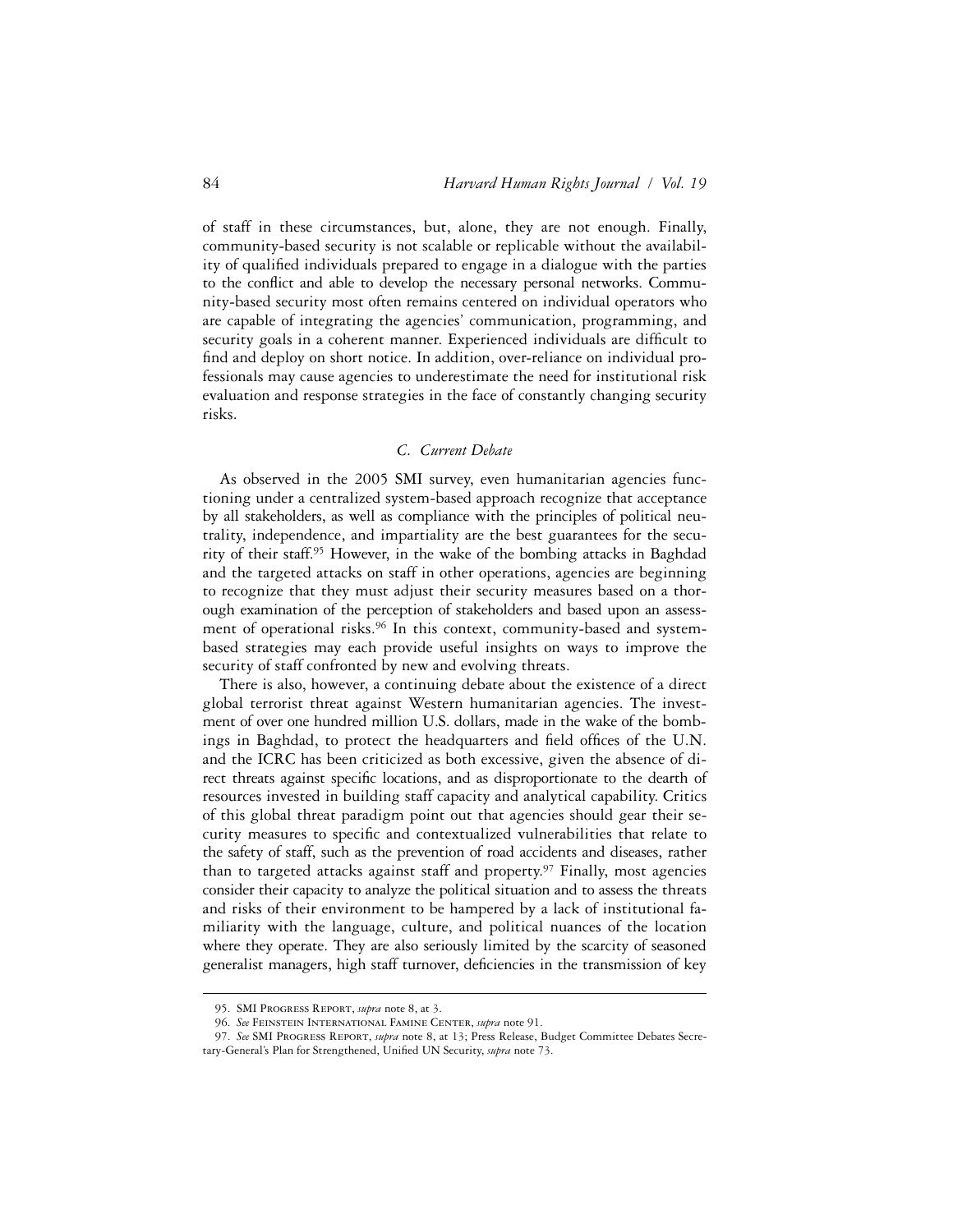information, and arm's-length policies with regard to national or international security forces providing key information on security issues.98

The process of transforming international agencies' approach to security is far from linear. The increased awareness of U.N. agency staff about security and safety challenges, resulting from a recent and growing availability of basic training, demonstrates both the will and capability of U.N. organizations to address increasing security risks. However, the lack of a cohesive strategy has seriously hindered the development of proper security standards and procedures necessary for further improvements.

# IV. Developing New Security Strategies for International Agencies: The Integrated Security Management System

In view of the increased pressure on agencies to improve their security response at both the systemic and community levels, international agencies must look for new strategies to better protect their employees. In recent years, international agencies have developed hybrid approaches to security, relying at times on system-based strategies and, at other times, on community-based strategies. For example, military officers of the Provincial Reconstruction Team in Afghanistan negotiated security arrangements with local militia leaders while operators in the Gaza Strip were outfitted with equipment such as bulletproof vests.99 Although this method provides agencies with much-needed flexibility, it remains unsatisfactory as a long-term solution since it does not yield a coherent and replicable security strategy.

Ultimately, the system-based approach and the community-based approach to security are contradictory. Essentially reactive in nature, system-based security relies on external security resources, focuses on the military aspects of security, and provides a centralized and coordinated system of protection. Community-based security, which may offer the best-known method of preventing threats, remains difficult to scale or replicate and generates confusion regarding security standards in any given situation. Strategies devised to encourage the participation of local communities in programming and enhancing security management are not systematized, leaving limited opportunities to evaluate their impact on the security of staff over time and among agencies.

Above and beyond these contradictions, these strategies reflect the two distinct operational identities of the United Nations. Its first identity is as a state-based multilateral organization assisting its member states in fulfilling their national policy agenda. Its second role is as a civil society organization serving specific constituencies such as refugees, children, and victims of war. Debates between the two security approaches conceal the inherent political tensions between governmental and non-governmental institutions both in terms of operational end goals and the means of achieve them. Security manage-

<sup>98.</sup> *Supra* note 77.

<sup>99.</sup> *Id.*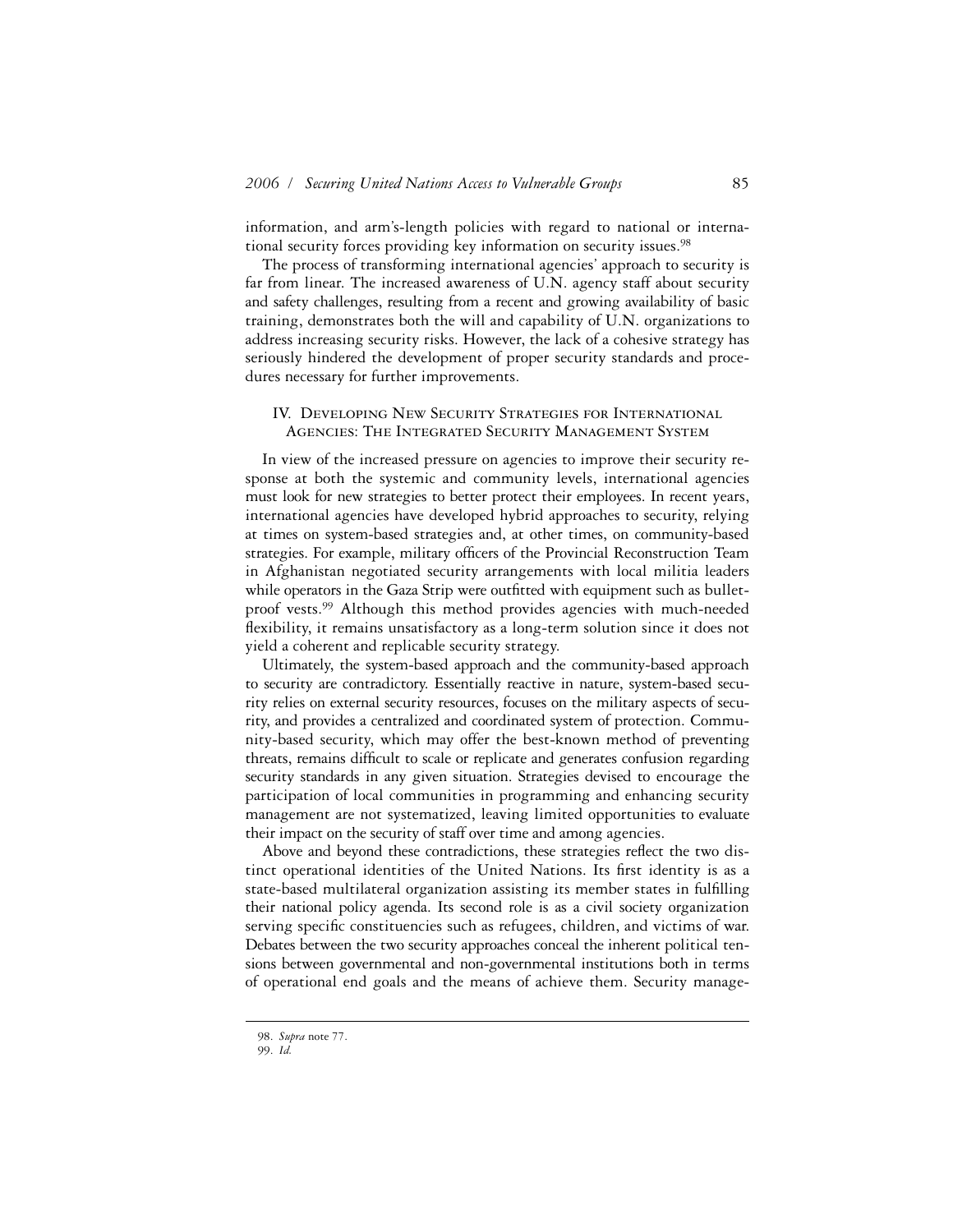ment is, in this context, no different from other areas of operational and strategic planning. The consequences of the tensions, however, are more dramatic as compared to, for example, the planning of a vaccination campaign or measures to eradicate locust infestation.

Neither the system-based nor community-based approach offers a definite solution to the security needs of international agencies, and the improvised vacillation between the two is not a long-term solution. An integrated security management system that can provide common professional and cultural grounds for the development of sound security strategies is needed. This common security culture must be based on an understanding of the composite nature of international agencies' missions. International agencies—humanitarian, developmental, or political—are all driven by an internationalist agenda geared toward assisting local communities in times of conflict. The security of their operations depends as much on a standardized and well-integrated system-wide security strategy as on the support and participation of communities.100

Based on the preceding analysis, this Article suggests a new model for the creation of an integrated security management system ("ISMS"). Such a system could be put into place within each agency to serve the needs of each agency for tailored security strategies and also to provide a common professional ground for the establishment of a concerted security framework among international agencies.

## *A. Understanding the Dynamic Character of Insecurity*

An ISMS begins by integrating all elements of the security responses of international agencies into a defined model, from the management of risks to the mitigation of damages. This integrated approach responds to the dynamic sequence of factors and events that give rise to insecurity.

Under the ISMS approach, an organization must first consider its specific vulnerabilities in any given context since these vulnerabilities will likely compound other risk factors. Examples of such vulnerabilities include the agency's history, its positioning vis-à-vis other actors and stakeholders in the conflict, the way that it is perceived by the parties to the conflict, and the potential consequences of it activities. Any operation faces a series of risks, from the most benign (e.g., desert environment) to the most serious (e.g., proliferation of small weapons). These factors must be continuously analyzed to provide op-

<sup>100.</sup> This combination is akin to the work and strategies of public health organizations. Like security strategies, public health strategies are aimed at the management of public health hazards and focus on the reduction of the vulnerability of a population to health threats. Threats to public health are not perceived as stand-alone risks but as the product of both external agents and communal behaviors that allow the hazardous agent to prosper and threaten the health of individuals. Unified by a professional character, the public health domain is based on solid and replicable system-based strategies (*e.g.*, public health as a scientific and professional field) as well as community-based interventions (community health programs) which are ultimately sustainable in the long run. *See* Claude Bruderlein & Jennifer Leaning, *New Challenges for Humanitarian Protection*, 319 Brit. Med. J. 430, 430–35 (1999).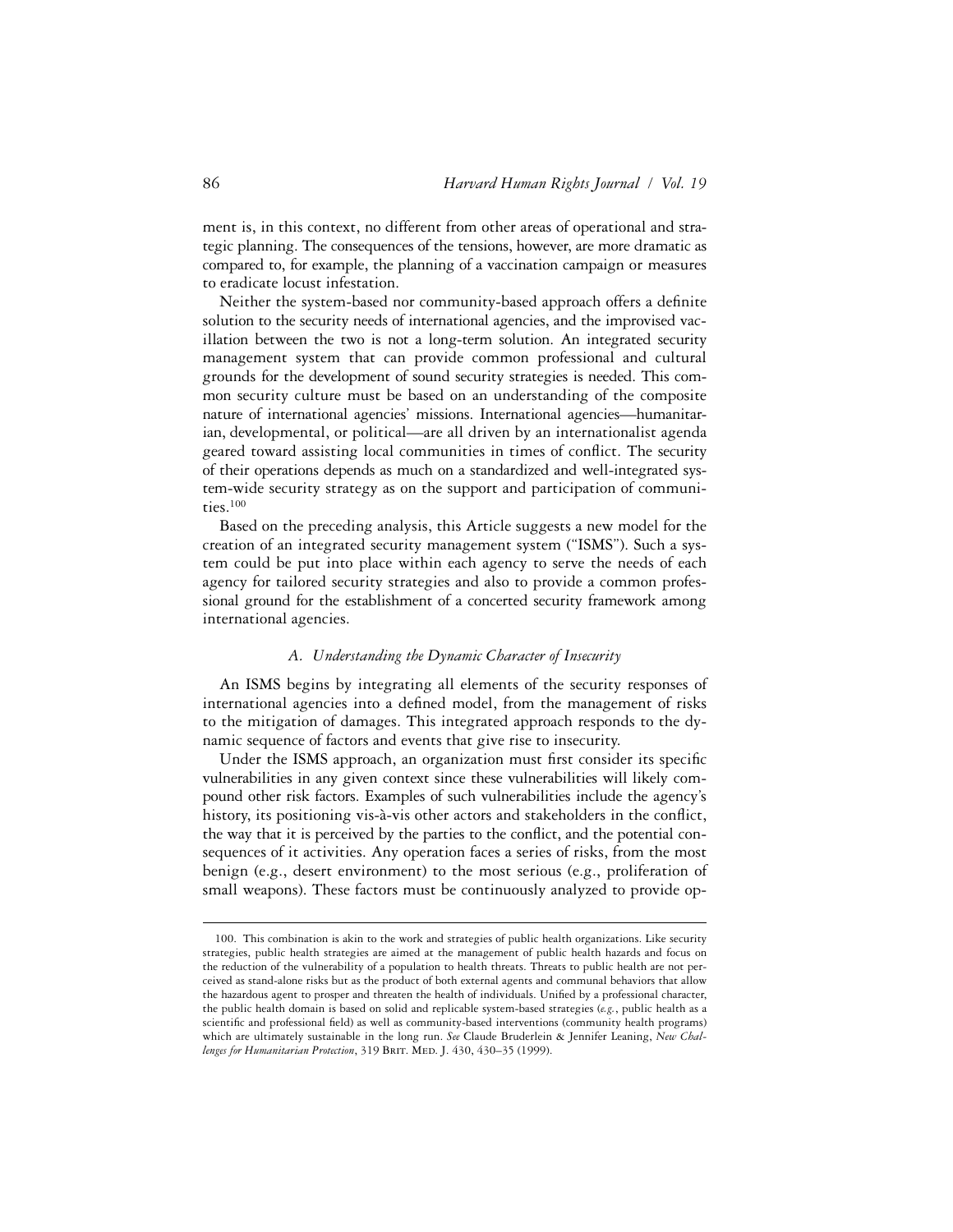erational managers with information on the conflict environments in which their staffs will operate. These risk factors must be considered seriously by security managers because they contribute to the emergence of actual operational threats against international agencies. The true operational danger is in the realization and convergence of several such risk factors at a given time and location. Operators generally agree that threats are most often communicated to the agencies before a security incident occurs.<sup>101</sup> Hence, it is important to be able to accurately interpret and effectively react to these communications in a timely manner. Many of the threats communicated to agencies are not carried out and very few result in security incidents.102 Thus, a key aspect of security analysis is to evaluate the credibility of the threats received and the capacity and willingness of individuals or groups to carry out such attacks. In some situations, protective measures may successfully prevent the occurrence of any substantial damages.103

A key aspect of insecurity is the interdependence between the various sequences of factors and events. Not all risk factors will result in a security incident. However, all losses and damages resulting from a security incident can be traced to an actual threat and to a series of risk factors. This interdependence is at the core of an ISMS as individual elements of the security response build on one another to create a common security strategy.

## *B. Building an Integrated Security Management System*

Creating an integrated security management system does not require substantial new resources. Rather, it focuses on making current resources and expertise work together. At the core of an ISMS is a standards-based, centralized planning and policy structure that provides guidance regarding a set of security sectors located at the periphery. The central organ bears the responsibility of evaluating the performance of each security sector and, if need be, investigating potential failures of the security system. The central ISMS should be staffed by security experts who can provide the necessary guidance and training to security and operational staff in the field. This group of experts should be composed of both individuals with a military or law enforcement background as well as experienced operators from the humanitarian and developmental community. In any particular ISMS, the responsibility for implementation of the security measures may be located at the field level and implemented by field operators, who should be trained to fulfill security responsibilities. However, field operators need not have military or security backgrounds. Since gaps in any sector endanger the integrity and efficacy of the whole system, each security sector has an equal value in terms of priority. The responsibilities and competence of each sector are outlined below.

<sup>101.</sup> *Supra* note 77; *see* Buchanan & Muggah, *supra* note 3.

<sup>102.</sup> *Supra* note 77.

<sup>103.</sup> *Id.*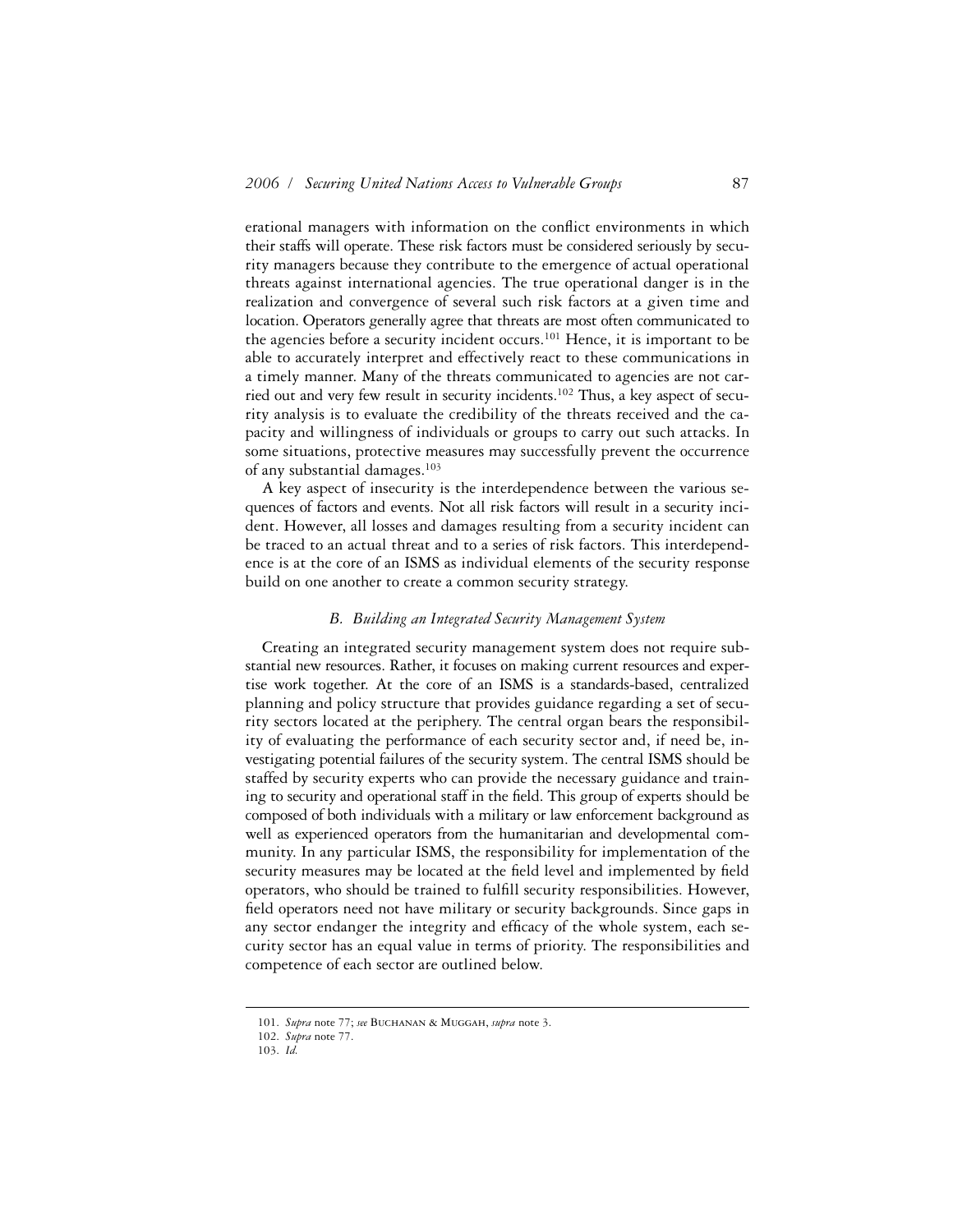#### *1. Risk Assessment and Analysis*

Security and operational managers should be entrusted with the responsibility of assessing and analyzing a series of identified risk factors according to policy guidelines from headquarters. Their analyses should provide practical recommendations to operational managers at the local and regional levels to address the sources of insecurity through threat prevention or protection measures. These assessments should be conducted as part of the agency's regular programmatic assessments and should not rely on covert intelligence gathering methods. The results of these assessments should be shared with other security sectors and organizations.

# *2. Community Information and Threat Prevention*

Following the community-based approach and experience, operational managers should be given clear objectives and should offer clear messages to the community regarding their operations. The results of these exchanges should be documented and shared with other security sectors.

# *3. Protection Measures and Crisis Management*

Based on the risk assessments and exchanges with community representatives, appropriate protection measures should be put in place to ensure the security of staff, premises, transportation, and communication. For each of these measures, specific standardized policies should be implemented based on the ISMS guidelines produced at headquarters. In times of crisis, such as when security incidents occur, contingency planning should be implemented for the preservation of critical assets. Training and drill exercises should be key components of security preparedness.

# *4. Mitigation Measures*

The responsibility of a security system does not end with the conclusion of a security incident. The system must also address all the logistical aspects of the mitigation measures so as to minimize the consequences of the incident. In terms of human resources, these responsibilities may include emergency medical treatment, post-traumatic stress consultations, and evacuation. In terms of physical assets, it may include collection of residual assets, upgrading of protection measures and security responses, and evaluation and investigation of a security incident. Evaluation and investigation of a security incident is of particular importance both for compensating the injured parties and for evaluating the security lapses that may have occurred.

The ISMS model merges system-based and community-based methodologies into a common security strategy for international agencies. Under an ISMS, operational security needs are divided into the aforementioned four discrete fields of activities, from risk assessment to mitigation measures. Each field has its own policies and strategies. The respective activities of a given field allow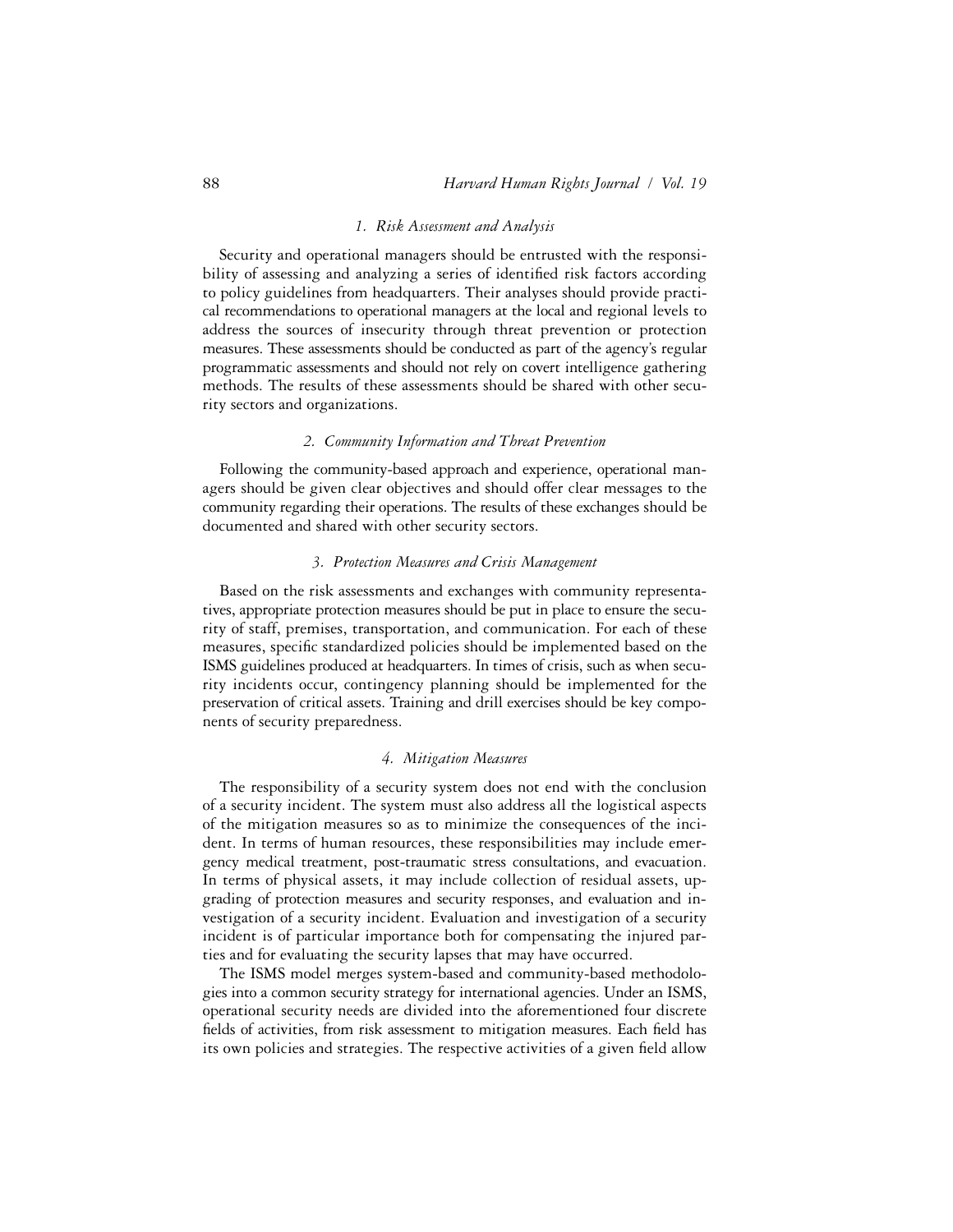for the establishment of a clear, credible, and professional security system based on scalable and replicable strategies. As with other security approaches, an ISMS is unlikely to provide absolute security, but it will provide a coherent and integrated method to reduce the exposure of staff to security risks across agencies and situations.

# *C. Responsibility of Line Managers*

A central assumption of the ISMS model outlined above is that operational managers should be primarily responsible for the management of the security of personnel in hazardous missions. These managers should be trained and equipped with the necessary tools to undertake these responsibilities. Security experts should provide advice to the managers on specific security functions.

Most of the experts that participated in the 2005 SMI survey agree that operational decisions should be made by operational line managers and that security experts should be confined to an advisory role.<sup>104</sup> Agencies acknowledge that security experts tend to optimize the application of security regulations and enhance risk mitigation to an extent that often forces agencies to bunkerize their operations, prohibiting access to beneficiaries or forcing the organizations to withdraw entirely from operational theaters.105 Consequently, agencies are compelled to develop alternative approaches, such as operating at a distance, that diminish the exposure of their international staff. Agencies recognize, however, that many of their operational managers do not have the security management capabilities to evaluate or overrule technical recommendations made by their security experts.106 The selection process for assigning managerial staff to hazardous missions often does not take into account a candidate's abilities as a leader, a coordinator, or a crisis manager. Nor do clear tools exist to assess the skills and competency of managers in matters dealing with the security of staff. To support the professional development of their senior management staff in the security domain, U.N. agencies should therefore provide tailored training, monitoring, and evaluation.

## *D. Accountability and Institutional Risk Management Issues*

As noted, a key aspect of the ISMS is the acknowledgment of the role and responsibility of the line managers for the security of staff. This new responsibility must be embedded in a new framework of accountability in which managers are aware of the scope and limits of their critical responsibilities. Based on these responsibilities, managers will be in a position to request better tools and preparation to address new security challenges.

<sup>104.</sup> SMI Progress Report, *supra* note 8, at 4.

<sup>105.</sup> *Id.*

<sup>106.</sup> *Id.*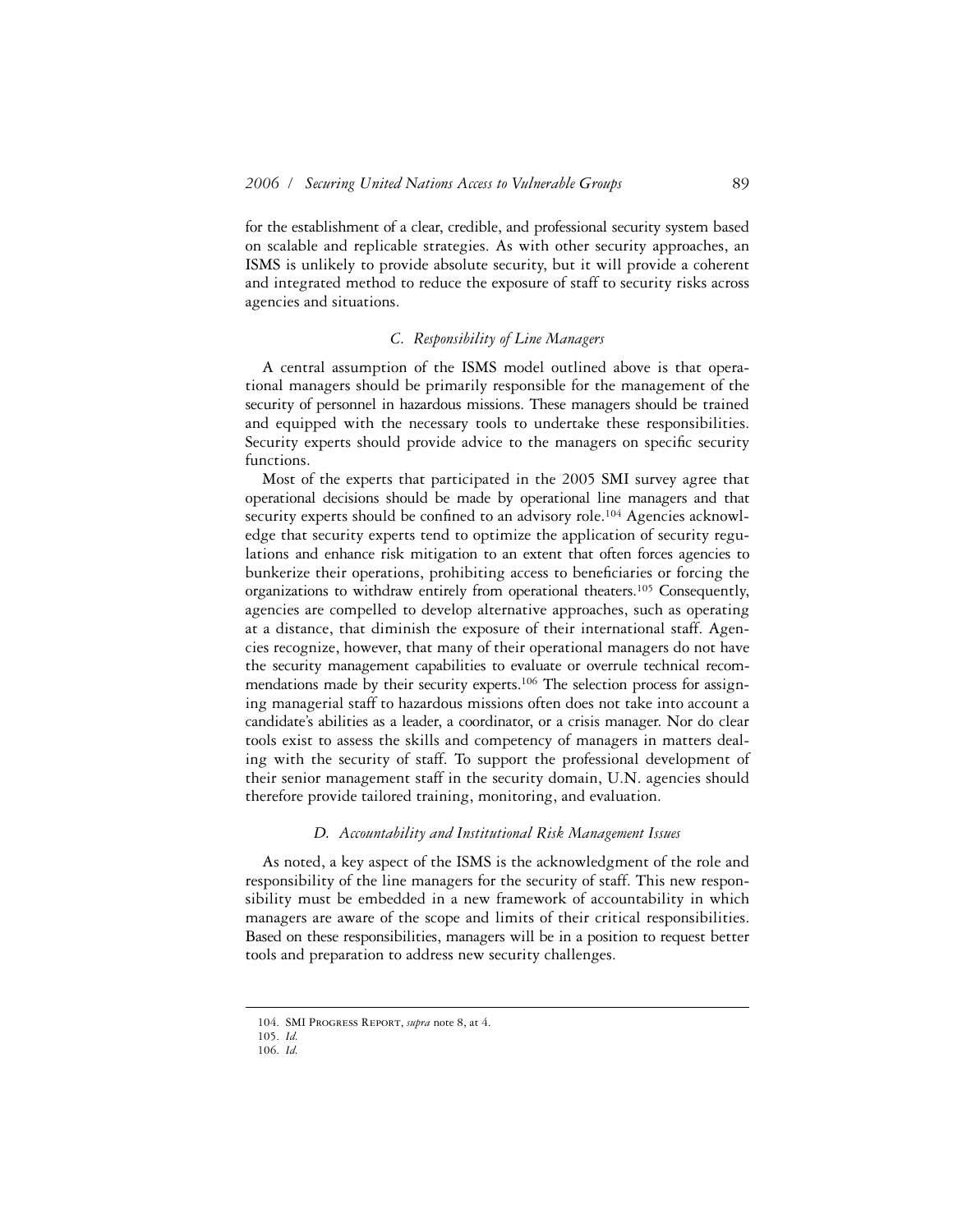Currently, accountability frameworks of agencies range from the complex, static, and hierarchical system found in the United Nations<sup>107</sup> to almost nonexistent in some NGOs.<sup>108</sup> Within the U.N. system, agencies are reluctant to accept further centralization of the security management framework, as they fear that the process will not sufficiently take their specific methods of work or their unique mandates into account.<sup>109</sup> Most agencies favor the delegation of decision-making regarding compliance with security regulations to the managers closest to and most familiar with the immediate stakeholders. Yet, in highly complex security environments, accountability frameworks are generally disregarded in favor of micro-management by headquarters, including interference from agency heads such as presidents, board members, or donor governments.110 Rather than providing decision-makers with proper mechanisms to address new challenges, current accountability frameworks serve as justifications for both referring decisions upward and for riskaverse attitudes.

More importantly, most agencies have no clear and transparent risk threshold. Agency risk-management systems are not based on a predictable calculus of risks against compelling emergencies and imperative institutional mandates. Reactions to security incidents are often dealt with in an emotional manner rather than through pre-established, transparent processes with clear rules for examining decision-makers in the field and at headquarters.

## *E. Institutional and Personal Liability Issues*

The final issue to arise from the 2005 SMI survey is the liability of organizations and managers for damages and compensation due to negligence.<sup>111</sup> The exposure of organizations to financial risks plays an important role in mobilizing interest in new security management capabilities.<sup>112</sup> Particularly in the aftermath of the Baghdad bombings, most aid agencies affirm that the security and health of their staff is their foremost concern, and that they are seriously concerned about their inability to cope adequately with the institutional (and possibly individual) liabilities arising from security incidents.<sup>113</sup>

As with any other industry's security management, the insurance system can be used to manage and assign security responsibilities. Insurance policies are devised, in part, by evaluating each agency's exposure to security risk and its procedures and standards for handling these risks. For this reason, insurance coverage can offer more than mere financial compensation for the deaths or

<sup>107.</sup> *See* The Secretary-General, *Inter-Organizational Security Measures: Framework for Accountability for the United Nations Field Security Management System*, *delivered to the General Assembly*, U.N. Doc. A/57/365 (Aug. 28, 2002).

<sup>108.</sup> SMI Progress Report, *supra* note 8, at 4.

<sup>109.</sup> United Nations High Comm'r for Refugees, *supra* note 71, at 20.

<sup>110.</sup> SMI Progress Report, *supra* note 8, at 5.

<sup>111.</sup> *Id*.

<sup>112.</sup> *Id.*

<sup>113.</sup> *Id.*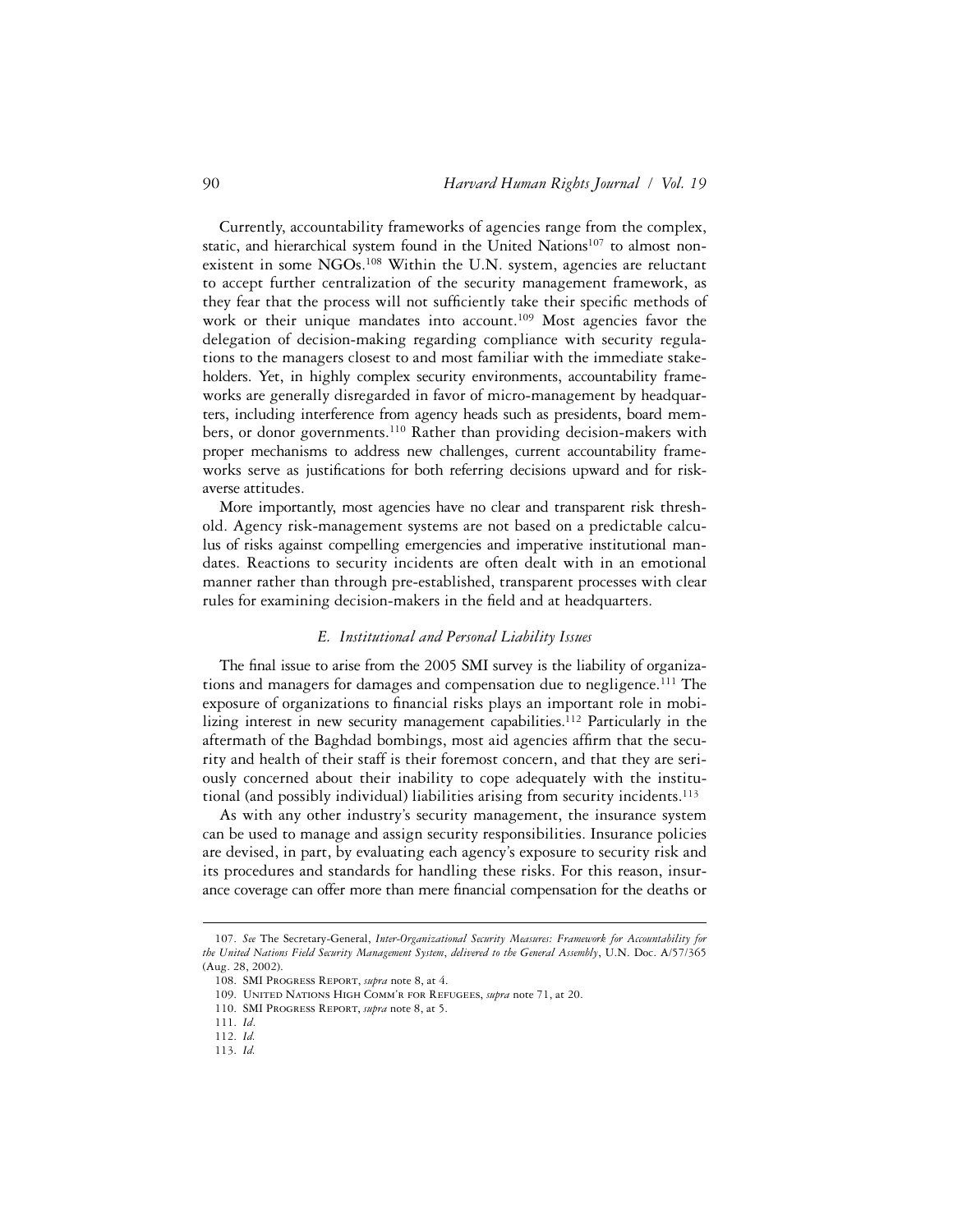injuries of staff-members; it can provide an exceptional opportunity to establish a proper security management system under a coherent, rational, and economical framework. Large agencies, such as the United Nations or the ICRC, have almost all contracted out their insurance policies at high costs.<sup>114</sup> These policies are based on the implementation of, and respect for, clear security rules and procedures. The failure of an organization to implement these rules in a given incident nullifies the compensation claim against the insurer.<sup>115</sup> Smaller agencies face considerable difficulties in obtaining proper insurance coverage for war-related risks in general, and for terrorist acts in particular.<sup>116</sup> Because of their small size and their lack of standardized security procedures, these agencies generally cannot afford the cost of open insurance coverage. Therefore, they have no choice but to hope for the best. Moreover, many NGOs with limited assets cannot offer significant aid to staff-victims or their families, beyond traditional pension-plan types of coverage.117 As a result, wealthy donor governments are increasingly concerned that field victims' families may turn to them for compensation, especially when there is a close operational relationship between donor governments and their "partner" organization.118

### V. Conclusions and Recommendations

This Article has presented a first set of observations regarding the increased security threats affecting the United Nations and other international agencies working in conflict environments. It has aimed to begin a debate on common security strategies that will generate the necessary prospective thinking to effectively address emerging threats to the security of agency staff. It proposes a model for an integrated security management system drawing from both the system-based and community-based strategies.

In the final analysis, emerging security risks present unique challenges that not only endanger the staff and operations at the various U.N. and non-U.N. agencies, but also affect their historical existence as independent organizations. It may be argued that the ultimate test of operational relevance resides with each organization's institutional capacity to protect its personnel and remain fully operational. Political relevance and operational sustainability will, thus, require that international agencies commit to developing their security capabilities and their strategies to address the sources of insecurity.

But U.N. agencies will need to proceed cautiously in security management reform within the U.N. system because engaging in such reform may limit their ability to develop field-based and mission-specific security man-

<sup>114.</sup> *See* Independent Panel Report, *supra* note 14, at 36–38.

<sup>115</sup>*. Id.* ¶ 5 (stating that "claims will only be accepted under this policy if the organization and/or the Insured Person concerned has demonstrated to UNSECOORD that it has complied with all UNSECO-ORD security guidelines").

<sup>116.</sup> SMI Progress Report, *supra* note 8, at 5.

<sup>117.</sup> *Supra* note 77.

<sup>118.</sup> *Id*.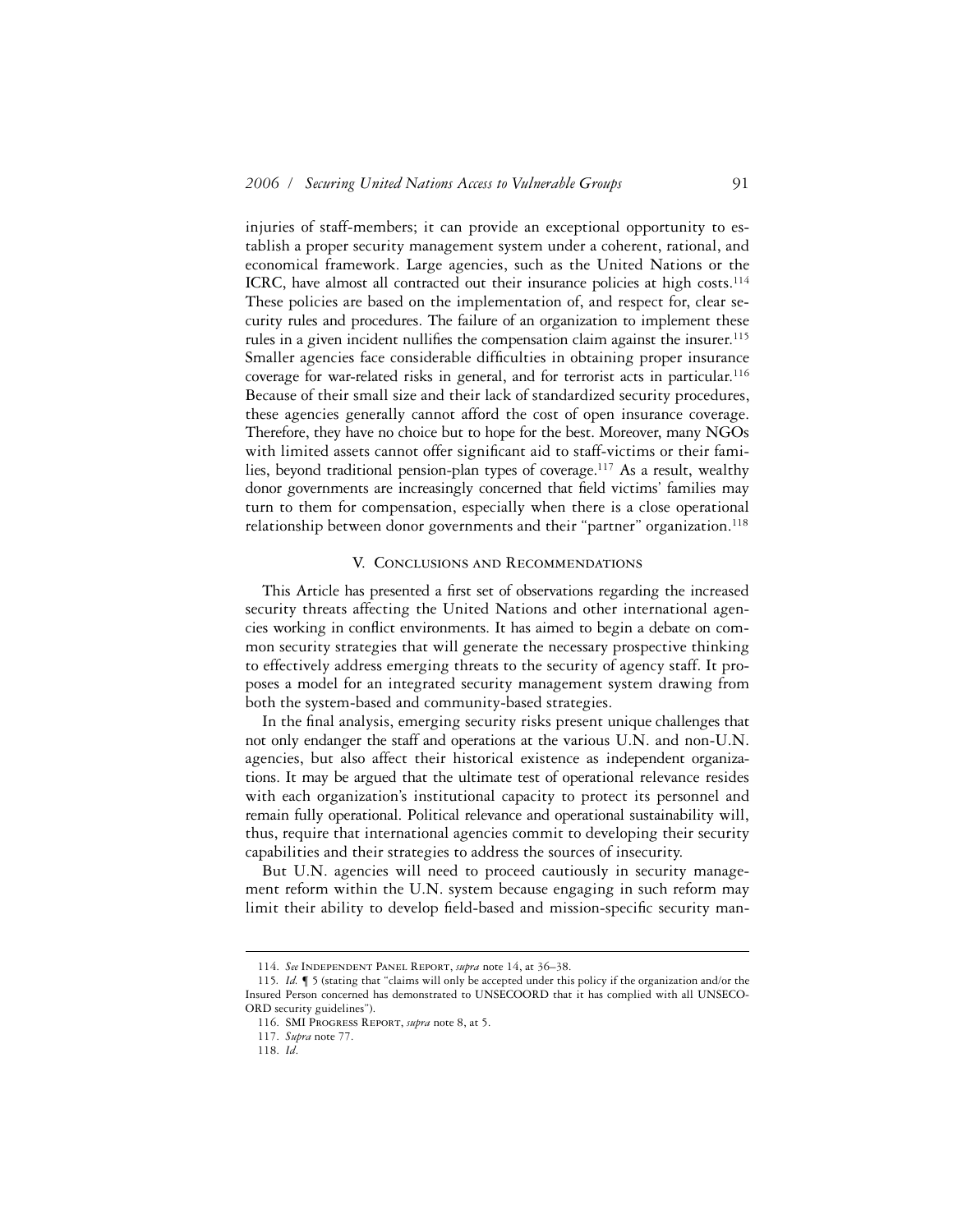agement. While the standardization of risk assessment and crisis management methods is very much warranted, the experience of U.N. staff will differ among agencies. Security management, therefore, cannot be isolated from other operational processes. Security tools should serve these differences rather than attempt to reduce them. Ultimately, one can expect that large organizations such as the United Nations and its agencies will strike the proper balance between system-based and community-based approaches on which to develop more adequate security strategies. Smaller and more traditional organizations, such as Médecins Sans Frontières or the ICRC, are more at risk of being unable to develop cogent security strategies and, thus, remaining entangled in the contradictory needs to professionalize their security requirements and to maintain the benevolent nature of their operations. The capacity of these civil society agencies to resist the increasingly litigious character of their constituencies will determine how long they can avoid being driven out of conflict areas.

The establishment of a coherent and integrated security system is a longterm and demanding goal for international agencies. The following are some basic recommendations to orient the efforts of senior management on the development of necessary strategic capabilities.

# *A. The Centralized Development of Security Standards*

One of the strengths of the system-based security strategy is the rational, scalable, and replicable character of systemic security arrangements. Although these systems use immense resources, they have offered demonstrable results over time and have provided solid grounds for the development of a proper security culture. It is imperative that agencies allocate the necessary resources to the development of a set of robust security policies as well as to the training of their personnel not only on security techniques but also security management skills.

Topics for further policy research include communication and negotiation techniques, strategies for seeking secured access, the role of outsourcing and local participation in programming and security building, the size and pattern of deployment as part of a security strategy, alternative methods for community-based security assessments, the use of information technology in risk assessment and analysis, the sharing of security responsibilities between headquarters and the field, and staff management in high-risk environments.

Security policies should be developed in an objective and critical manner and be compared with policies of other agencies. In addition, these policies should be evaluated by external authoritative experts from various fields of expertise including the military, police, intelligence, private security firms, and insurance companies. To stimulate scholarly research on these issues as they pertain to humanitarian operations in conflict environments, agencies should also promote a scientific debate on security issues as they relate to other fields of security studies.